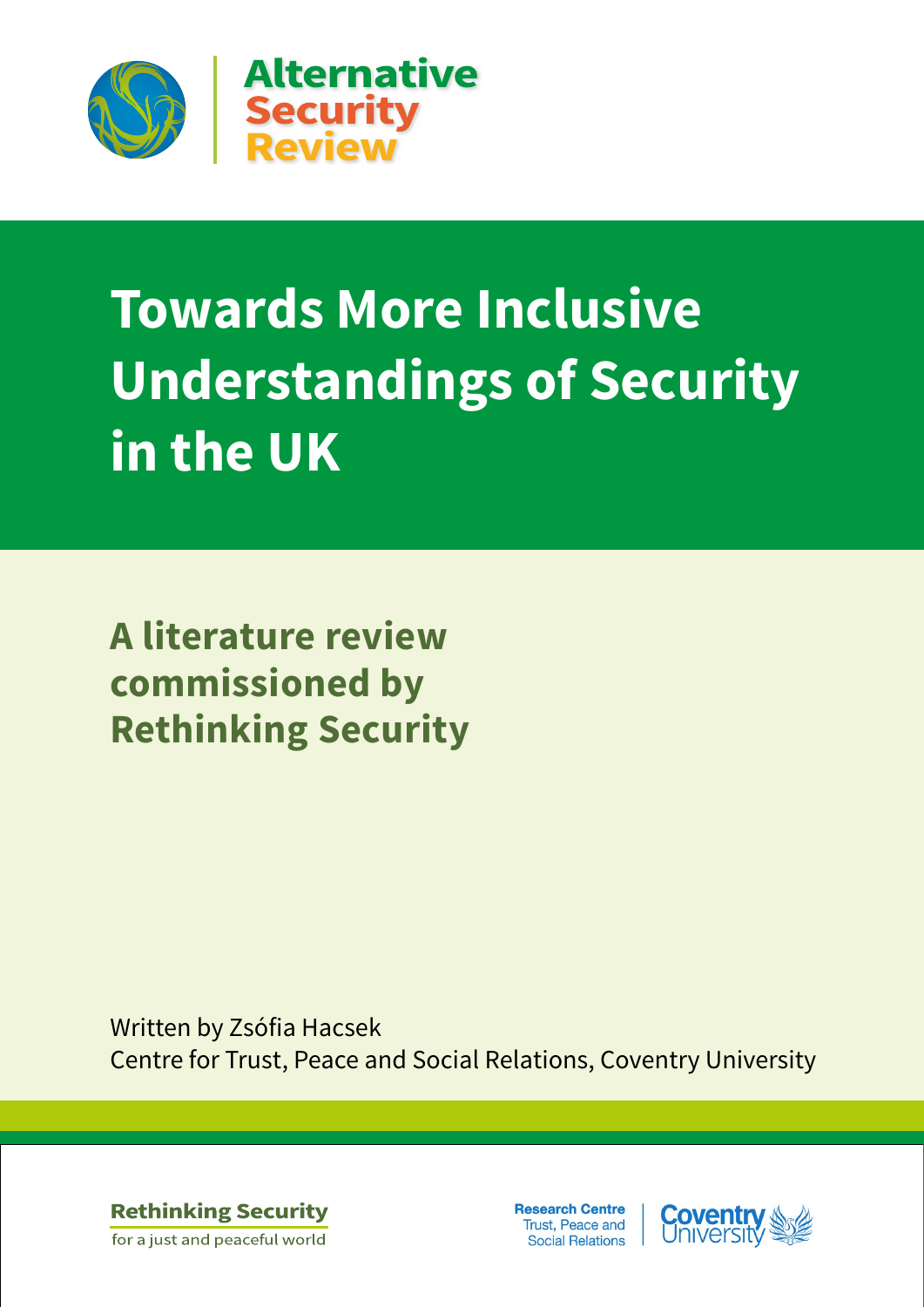

| <b>Table of Contents</b>                                                     |                |
|------------------------------------------------------------------------------|----------------|
| <b>Introduction</b>                                                          | $\mathbf 1$    |
| Methodology                                                                  | 2              |
| Part 1. A tension within Security Studies: state security and human security | $\overline{4}$ |
| Part 2. Subfields of 'human security': examples from and beyond the UK       | $\overline{7}$ |
| Part 3. Who is telling the story on security?                                | 13             |
| Part 4. Possible alternative methods to discuss security 'from below'        | 15             |
| Conclusion                                                                   | 19             |
| <b>Bibliography</b>                                                          | 20             |
|                                                                              |                |

## **Introduction**

This paper provides a theoretical and methodological underpinning for an alternative approach to security issues. It incorporates academic and policy papers across four topics: the tension between state-centric 'national security' and people-centred 'human security' approaches; the plethora of human security issues; the question of who is creating the narrative on security; and what methodology can be useful for future research.

This paper has been produced as part of the inception phase of the *Alternative Security Review*, a multi-year project partnership between Rethinking Security and the Centre for Trust, Peace and Social Relations at Coventry University.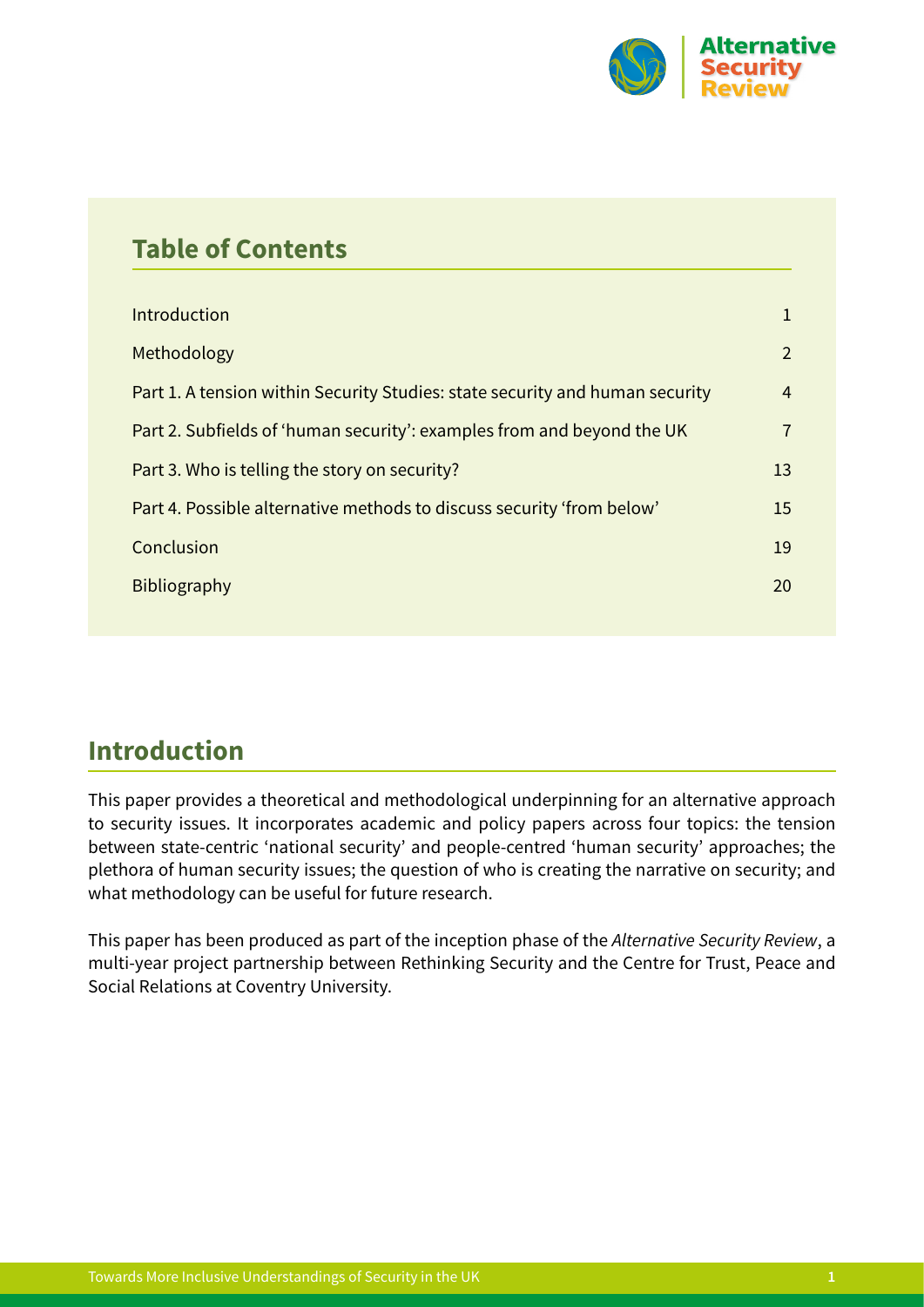

## <span id="page-2-0"></span>**Methodology**

The search and analysis of the literature happened in a cyclical way. Taking its starting point from basic information, provided by the Rethinking Security Network Website and fellow academics $^{\text{1}},$ the review utilised online databases, libraries, and relevant search engines (predominantly JSTOR, Google Scholar, and the Locate service of Coventry University; occasionally Scribd, Academia. edu and ResearchGate). The keywords contained the word 'security' or 'human security' and categories of human security issues (see the explanation below). The keyword 'UK' was applied occasionally to interrogate how a certain global security issue has been discussed in the United Kingdom context.

Due to the wealth of literature, the author initially decided to concentrate on papers that have been published in the period 2018-2021. This meant this review would complement *Rethinking Security: A discussion paper* produced in 2016 (The Ammerdown Group, 2016). However, in some cases, older literature was included as well (e.g. to understand the concept of Giddens' concept of ontological security, the author benefitted from the original work published in 1984).

The result of this cyclical and selective review are the four thematic sections of this paper. The first explains the differences between two directions within security studies that exist next to each other: state-centric 'national security' and people-centred 'human security'<sup>2</sup>. Their (at least partial) impenetrability causes some tensions within the field and makes it difficult to define what one understands as a security issue.

The second section digs deeper into some security issues that the human security branch of security studies has found relevant; due to the limitations of this paper, this section is extremely selective.

The third section then asks a question from the meta-level: who is telling the story of security? Literature analysed in the first and second sections of the paper point towards an understanding that state-centric security studies, on the one hand, maintain some bias (male, Western/global North), with military at the centre of the analysis. Human security studies, on the other hand, have been attractive to critical, constructivist, gender-sensitive, postcolonial perspectives, with more focus on subaltern knowledge and the human/community level. This raises the question of why the human factor is absent from the state security discourse and why the state as a possible actor is treated with suspicion in the human security discourse.

Finally, while analysing the methods and methodological frameworks of existing papers, the review asks the question of what methodology could be used to develop knowledge of an alternative security framework, which humanises the state, and makes the political work of

<sup>1</sup> The author would like to thank Patricia Sellick, Richard Reeve, Paul Rogers, and David Gee for the useful conversations during the writing process, as well as Sariya Cheruvallil-Contractor, James Olela, Ezechiel Sentama, Rachel Monaghan, Anna Gillions and David Curran for the feedback as part of the internal peer review process.

<sup>2</sup> On a more detailed discussion of this terminology, see Section 1.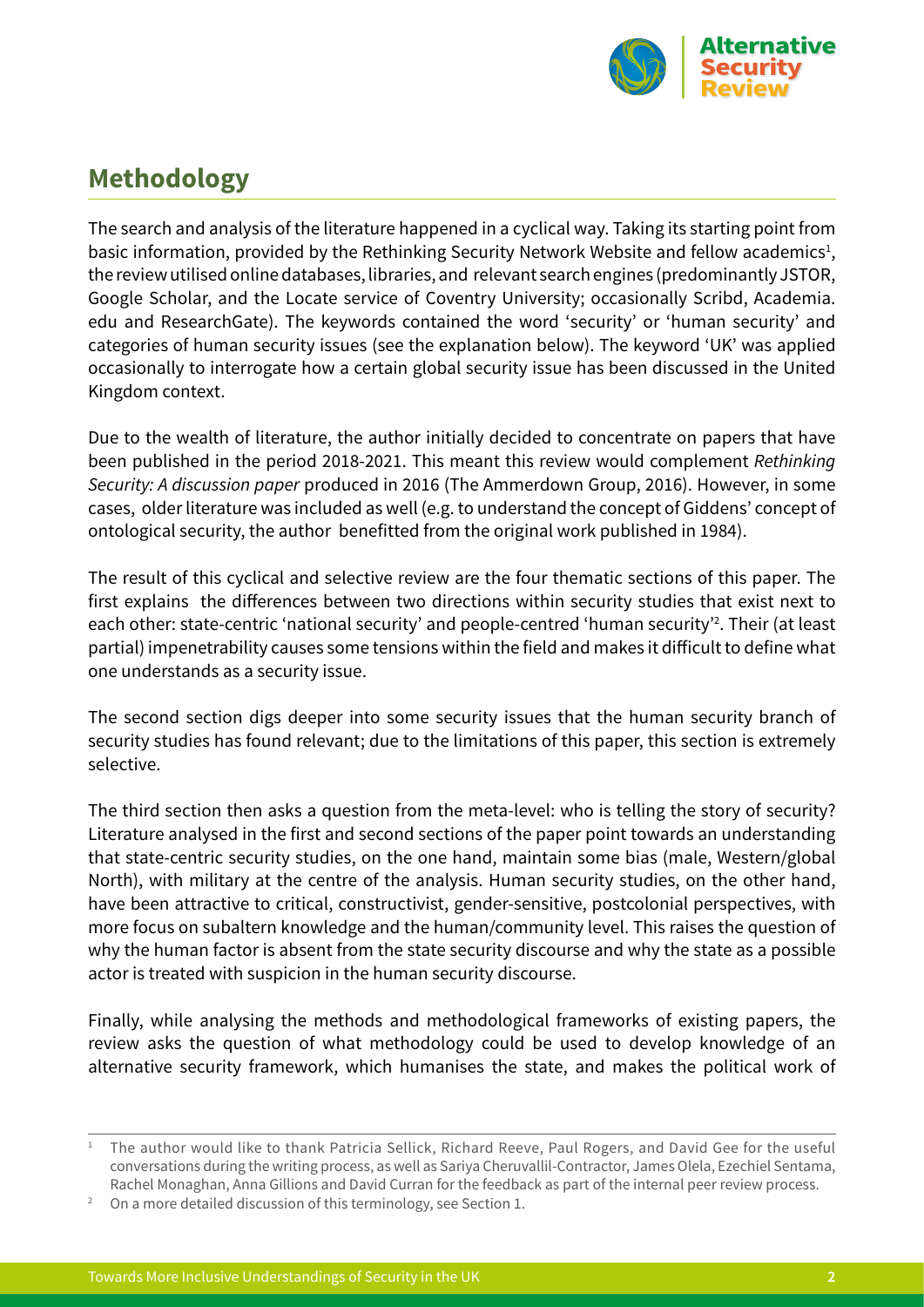

creating a security review that people do rather than what is done to them. This review makes the case that to reach the desired level of inclusivity of both research participants and data, a mixed methods approach is used in a fruitful way. What is meant by inclusivity is that a security review for the UK would seek the views of all people living in the UK (regardless of citizenship status) and that 'hard-to-reach' communities only become hard-to-reach if the researcher is standing in the wrong place. Therefore, a combination of quantitative surveys with arts-based research and Citizen Social Science to provide us with a broad picture of what can be considered to be security issues for/in the UK and how both government actors and citizens and others living in the country can jointly address them. A mixed methods approach will provide different kinds of data (qualitative, quantitative, arts-based) to address the dichotomous relations between state and human security, which overlap in ways that are significant yet under-researched and undertheorised.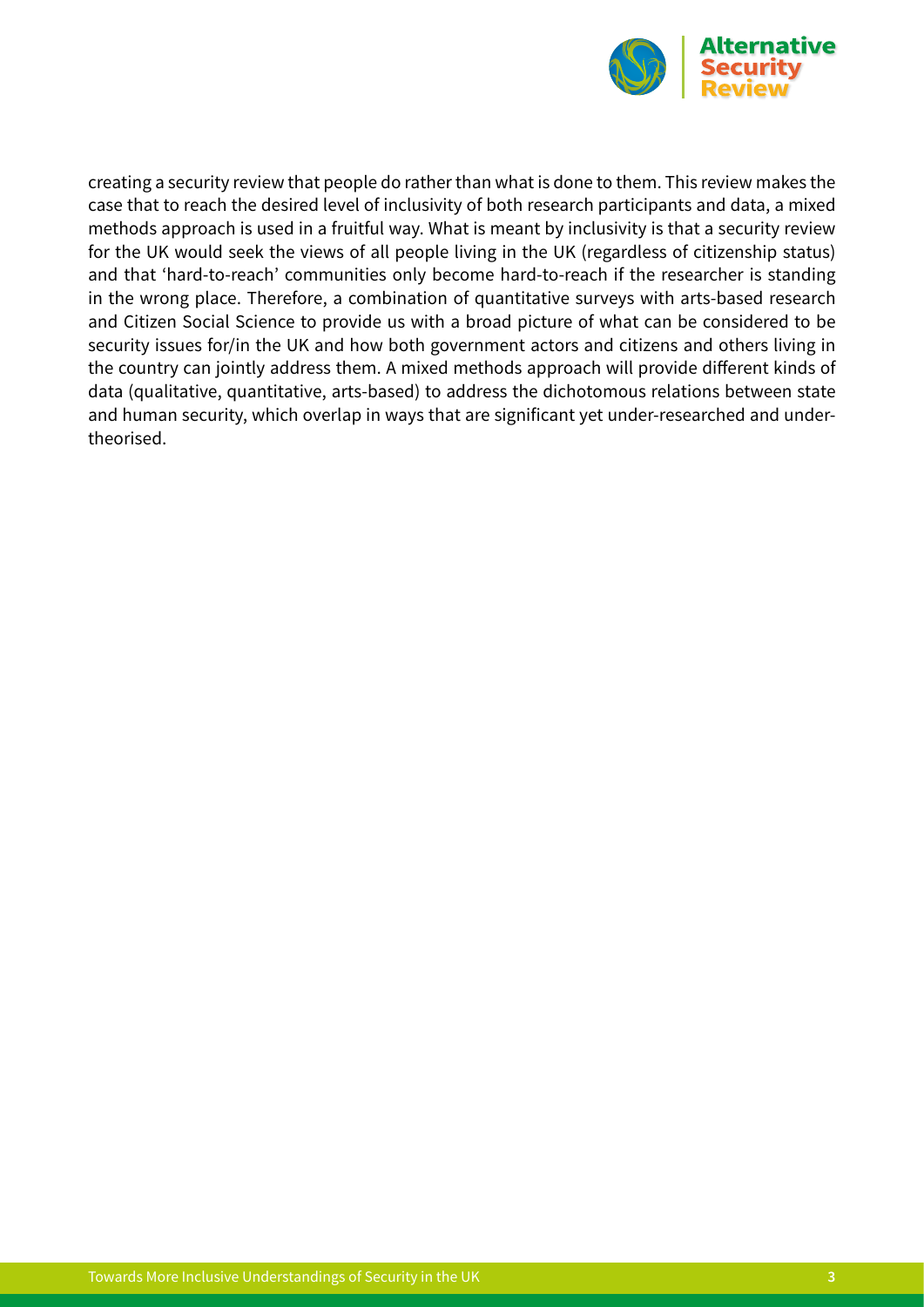

#### <span id="page-4-0"></span>**Part 1. A tension within Security Studies: state security and human security**

Security Studies is generally considered a sub-discipline of International Relations, a field which emerged as a reaction to the horrors of the First World War and had its 'golden age' during the bipolarised world of the Cold War (see Collins, 2010, p. 2; Williams & McDonald, 2018, p. 3). Due to this historical development, it has often been perceived as a field that focusses on the '4 S': a scientific approach analysing strategic actions, with states as the main actors, and with the normative goal to preserve the status quo (Williams & McDonald, 2008, p. 3).

It is important to highlight that academic language, most probably inspired and influenced by this certain '4 S' thinking, uses the terminology 'state security'. In public discourse in the UK, however, 'national security' is a more common term. The review finds the term 'national security' more ambiguous in the sense that it implies 'the nation' (or the people) as actors, thereby seemingly making connections to 'human' security. However, 'national security' also features the state as both the main actor of the security discourse and the main implementer of security-themed regulations. For this reason, the review will stick to the terminology 'state security', acknowledging that in the UK context, 'national security' is often used interchangeably with it.

Theorists broadly agree that the two main approaches of this type of traditional security have been (the many forms of) realism on the one hand, and idealism or liberalism (depending on the terminology) on the other hand. Despite some internal sub-debates, this 'first great debate' within International Relations theory has essentially not challenged the idea of the '4 S' as the basis for security studies. Despite the long-standing presence of civil society organisations protecting civilians in times of war (e.g. the International Committee of the Red Cross which was founded in 1863), these non-state actors have not been perceived as a focus of academic security studies.

The emerging role of constructivism in social sciences from ca. the 1980s also had an impact on security studies, albeit McDonald (2018, p. 49) warns that security is only one possible subfield within a broader 'school' of seeing our world as a pattern of individually and socially constructed realities. Partly on this basis, new perspectives have departed from state-centric security studies, where the definition and the agents/subjects of both 'security' and 'security issues' have been constantly challenged. This development of the field is not linear and there is no clear consensus on the matters mentioned above; it has, according to Mutimer (2010, p. 84), a "schismatic history". 1994 marked an important year for Security Studies for two reasons. In that year, a conference was held at York University (Canada) which was the beginning of the subfield 'Critical Security Studies'. The main goal for its theorists was not to "invoke a new orthodoxy of critical security studies or to participate in polemical recriminations, but to engage directly with issues and questions that have been taken as the subject matter of security studies" (Williams & Krause, 1997, p. viii). They based this on critical perspectives (critical theory, poststructuralism, social constructivism), which involved an engagement with both the world order of the 1990s and the positioning of the 'self' within the context of security issues.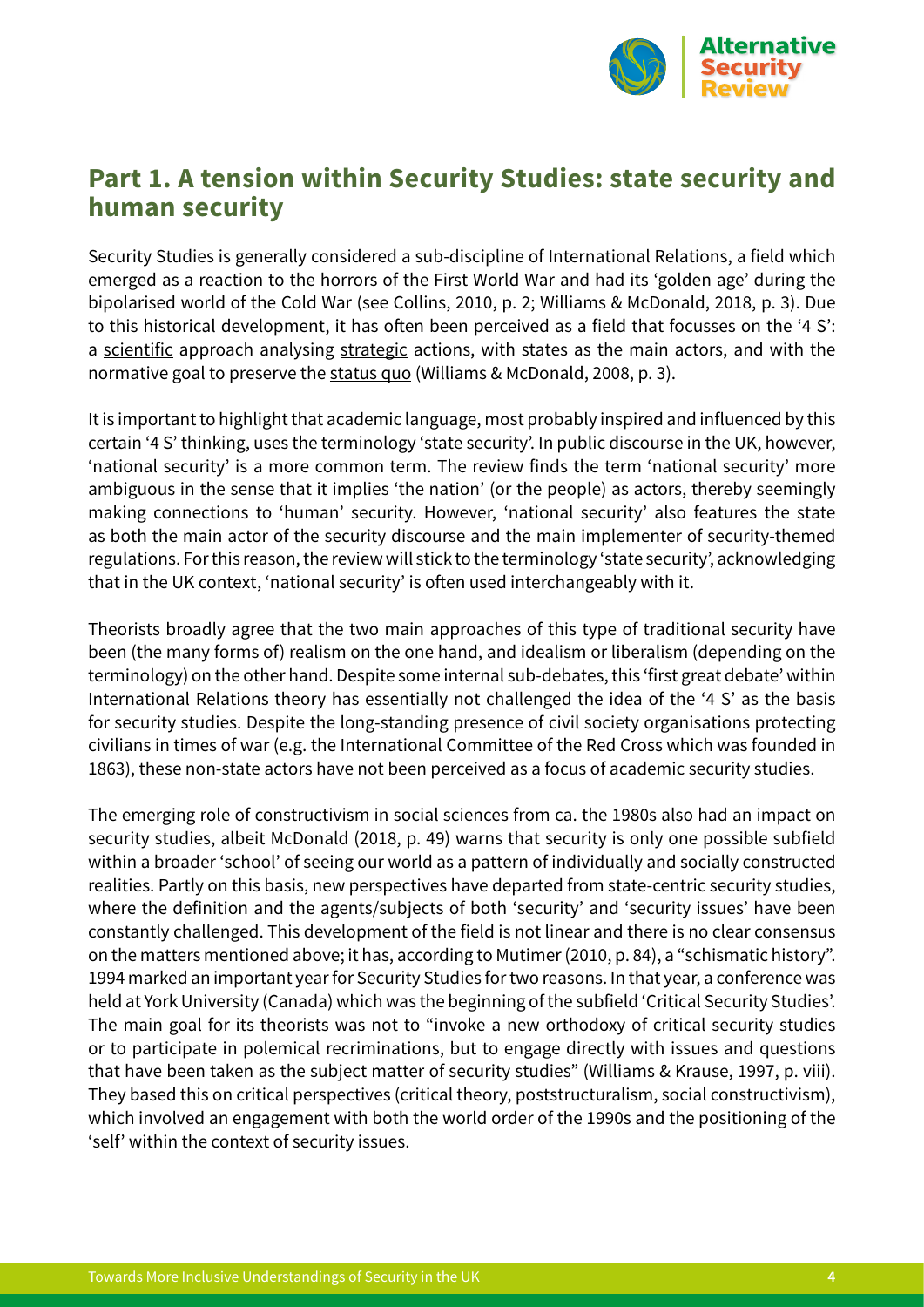

Also in 1994, the annual UN Human Development Report (HDR) introduced into the policy sphere the concept of human security. It questioned the state-centredness of security studies, as well as the assumption that a security threat is equal to a military intervention and that its prevention requires actual weapons (UNDP, 1994, p. 3). By contrast, the UNDP argued, human security puts 'people' in the centre of the security discourse. With the introduction of this concept, the authors of the report wanted to raise attention to "worries about daily life" (UNDP, 1994, p. 3), which is the source of a subjective feeling of insecurity of people all around the world. They created seven subcategories of human security: economic, food, health, environmental, personal, community, and political security (UNDP, 1994, pp. 24-25). These will be revisited in Section 2.

Soon after its first articulation, human security became the subject of academic debates from several perspectives. For instance, it has been divided into a 'narrow' and a 'broad' school (Kerr, 2010, p. 124; Gasper, 2014, p. 37). The 'narrow' school still aimed to focus on institution-based insecurity (e.g. political persecution or ethnic discrimination) but was reluctant to label economic or ecologic issues as security threats; the 'broad' school, however, argued that anything can be labelled a security issue which is "in the eye of the beholder" (Tadjbakhsh, 2014, p. 44). The 'broad' school has been criticised for making the concept of security vague (Kerr, 2010, p. 125), to the extent that some scholars have felt the need to defend its relevance (Tadjbakhsh, 2014, p. 45). Obviously, since it departed from the state-centred approaches, the question has also been raised as to the role of states is in a human security-based model. Hoogensen Gjørv (2018, pp. 228-229) points out, echoing the argument of the 'narrow school', that there are certain human security issues that cannot be overcome without structural-institutional support. States could theoretically have the potential to use their resources and power to support human security. However, it is a valid question whether we can "realistically expect those same institutions to protect the rights of people, particularly people on the margins" if the whole concept "emerged as a necessary response to the failure of the state system" (Hoogensen Gjørv, 2018, p. 229).

Still, one can observe that even in the most contemporary debates, state-centred security studies emphasise the role of the state as a military power/actor in the international scene. A current example for this is the recent policy paper released by the UK government in March 2021, titled *Global Britain in a Competitive Age: the Integrated Review of Security, Defence, Development and Foreign Policy* (hereafter the 'Integrated Review'). Press statements had suggested the Integrated Review to be radically new and different than any other before (Reeve, 2021). However, as it turned out, the Integrated Review's definition of security is quite narrow: "the protection of our people, territory, critical national infrastructure, democratic institutions and way of life" (Integrated Review, 2021), and it has an unchanged focus on the military power-projection capacity of the UK in the world system. This implies that the Integrated Review recreates the same bias that has been present in state security studies for the last few decades. By bringing the Department of International Development with its human security focus into the Foreign and Commonwealth Office with its national security focus, the human security focus has been downgraded.

The Rethinking Security network also raises attention to how the concept of human security is used in a narrowed way by UK authorities, mostly in the context of countries where the UK has been involved in a military or peacekeeping intervention (Briefing, 2021). This echoes Hoogensen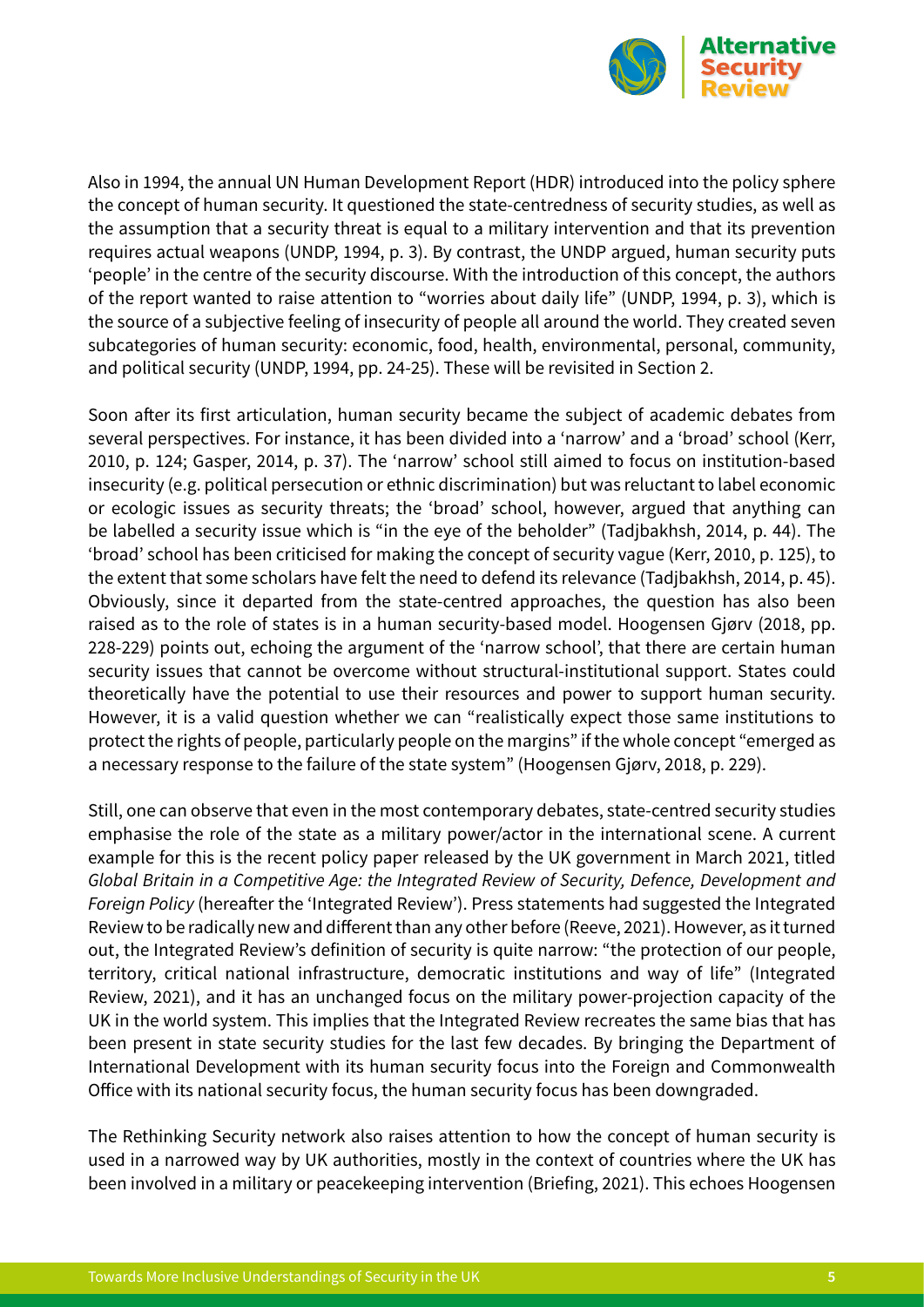

Gjørv's (2018, p. 219) observation that states are prone to tailor human security (as an abstract concept or a source of actual practices) to match their national interests as they define them. Also, it shows a clear gap between the UK Government's 'narrow' understanding of human security (which is "increasingly conjoined with the military application of the Women, Peace and Security agenda, including responding to sexual violence in conflict" and "used [...] interchangeably with the concept of Protection of Civilians (PoC) in armed conflict" [Briefing, 2021, pp. 2-3]) and the Rethinking Security network's 'broad' one ("an approach that puts the experience and wellbeing of the individual at the centre of security policy" [Briefing, 2021, p. 1]).

Whereas it is important to give more emphasis to the 'human' aspects of security, the dichotomisation of these two concepts can lead to the danger of having two completely different discourses on security that do not find a common ground for dialogue and joint work. Although it is acknowledged that human security can be misinterpreted or misused to serve state interests, there might be a way to find a middle way that focusses on human needs yet does not neglect the role of state bodies and authorities when tackling (in)security issues. It is important because, as Kerr (2010, p. 128) argues, just like the state-centric or the 'narrow' view on security is insufficient in itself, so is the human-centric or the 'broad' one, and both are needed together to understand security fully.

The next section deals with multiple aspects of human security issues (with their ontological, theoretical, methodological and axiological characteristics) that, as some authors (e.g. de Jonge Oudraat & Brown, 2020, p. 5) point out, are still often not considered as 'security issues' by proponents of military-centred state security studies. However, the state can and should have a role in tackling these issues, and human beings who are affiliated with state institutions on various levels (from primary school teachers or nurses to councillors or policymakers) can build a bridge between 'human' security needs (as people) and state responses (as professionals). This can lead to a dialogical process of 'humanising the state', and also encouraging people to do the political work of reviewing and shaping state policy from below, rather than having policy done to them from above.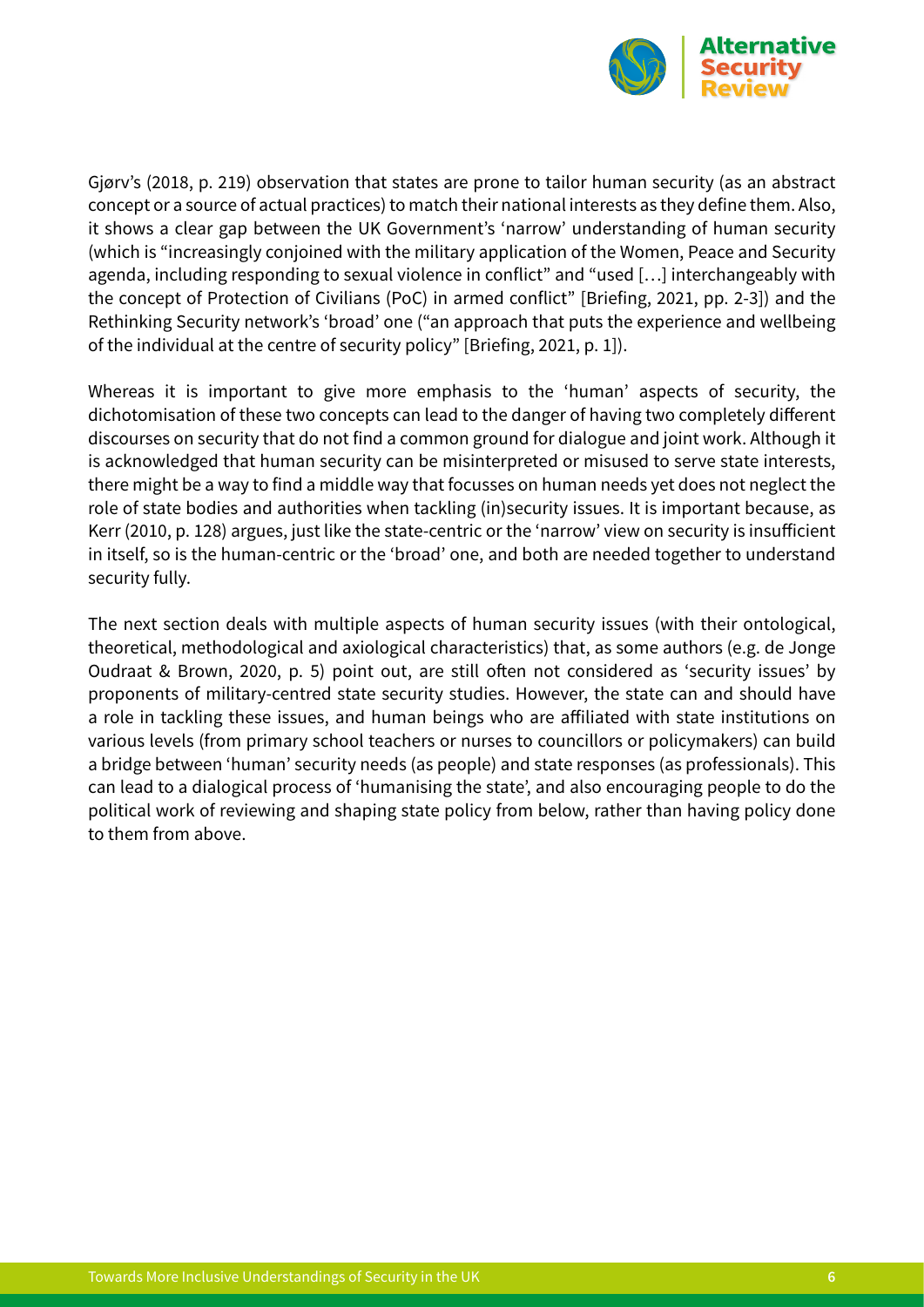

#### <span id="page-7-0"></span>**Part 2. Subfields of 'human security': examples from and beyond the UK**

When looking for keywords during the literature search for this review, the above-mentioned subcategories of human security from the HDR (UNDP 1994) provide a foundation. Searching for literature on these societal issues that also includes a conscious perspective on security (not just sporadically mentions the word here and there in its narrative) was, as mentioned before, not an easy task. Yet, the literature presented is useful not only to understand these issues as important parts of the human security discourse, but also to think beyond and critically re-examine the categories coined in 1994.

Roughly speaking, the categories can be seen as belonging to different levels, which influence the discourse on them. These can be called macro level for global issues; meso level for regional, national or local issues; micro level for personal/individual issues; and as explained below, the author of this literature review created one overarching level for a certain set of categories that, partly departing from the 1994 idea, need to be treated as one unit. This is poverty, which interacts with all three levels and thereby connects them with each other, as the figure below shows.



Figure 1: *Visualisation of how poverty is cross-cutting the macro, meso, and micro level security threats.*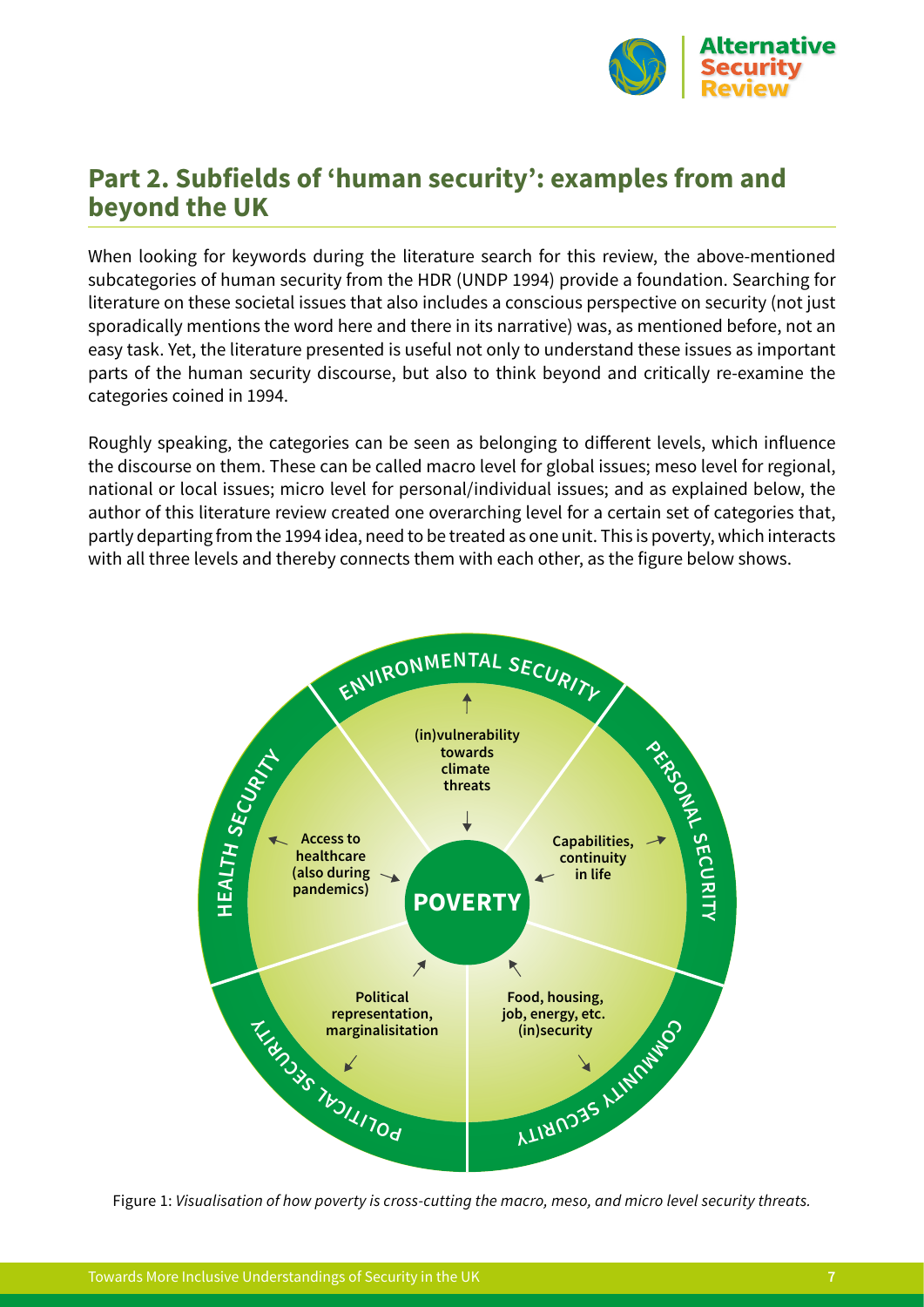

There is the macro level that affects us all and every smaller and bigger unit, including e.g. both the UK state and individual citizens of the UK, have a place in it. Global non-state actors such as the International Campaign to Abolish Nuclear Weapons (ICAN), and multilateral state organisations such as the United Nations (UN) or the European Union (EU), have been developing policies to tackle these issues. As Rethinking Security has pointed out in its analysis (McKeon, 2018), there have been major differences between state security policies to respond to global and 'glocal' security threats, and the UK's emphasis on a militarised response appears incongruous when compared with other states in a similar context.

On the **macro level**, there is environmental (in)security. Climate change is, many argue, the biggest contemporary global issue. Apart from the obvious ecological threat, it has an impact on a lot of other societal phenomena, such as migration, economy, and health<sup>3</sup>. A recent example of a critical examination of how institutions (mostly international organisations) react to the challenge of climate change is an edited volume titled *Gender, Intersectionality and Climate Institutions in Industrialised States* by Magnusdottir & Kronsell (2021). On the surface, this work does not seem likely to be part of security studies; however, the word 'security' is a recurring part of its narrative, albeit – and not surprisingly – mostly in the context of a critique of the state-centred approaches within security studies.

For instance, a chapter within this volume, written by Allwood (2021), analyses the "discourse of crisis and security" (Allwood, 2021, p. 36) within the EU external climate policy. A shortcoming of the EU external policy documents is that climate change is interpreted as an external security issue because it is a root cause of international migration (from the Global South to the EU). The reaction of the EU to climate change "serve[s] the interests of a security-focused foreign policy" (Allwood, 2021, p. 38) that depicts migration (and thereby migrants) as a threat, yet intends to maintain the current status quo within the EU (e.g. for energy production and consumption). As the author points out,

"[t]the construction of climate change as a problem which can be solved with market, technological and security solutions has, until recently, excluded a people-centred approach, which could favour a gender-sensitive policy. There are signs that this is beginning to change very slowly" (Allwood, 2021, p. 48).

Allwood's case study on the EU is a good example for how climate change is 'securitised' within the EU policy narrative in a certain way. While migration is seen in this regard as an external (border control) or internal (migrant populations perceived as 'problems' or 'threats') security issue caused by climate change, this security discourse falls short of a more nuanced and more driven-from-below investigation of how environmental and economic insecurities affect people either before or after their migration.

Already a few years before the Covid-19 global pandemic, scientists alarmed society that as climate change contributes to the thaw of arctic ice, viruses and bacteria that has been trapped there for millions of years will also thaw out and land in natural waters. Encountering them for the first time might pose a new and dangerous threat to humanity. See McKenna (2017).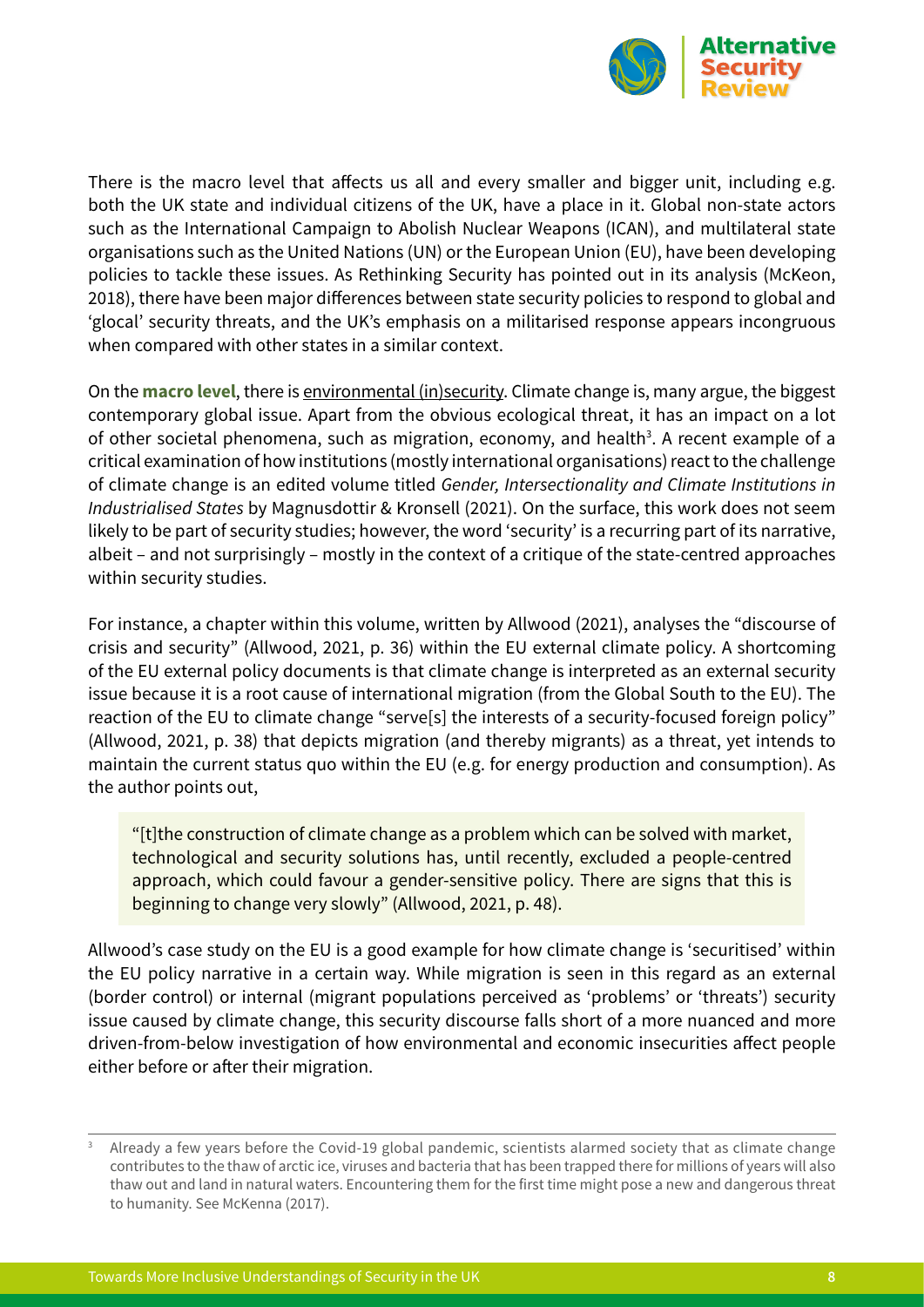

Extant academic literature deals with that issue, though. For instance, Adger et al. (2021) provide a case study example from a former UK colony of how climate change can be discussed from a security perspective. This joint research by the University of Exeter and the University of Dhaka explains the connection between climate change and migration on the basis of an example of Chattogram (Bangladesh), and against the backdrop of the human security discourse. The authors create a list of dimensions of human security to support its complex measurement (see Adger et al, 2021, p. 52), which has parallels with the 1994 list (UNDP 1994, pp. 24-25). They then present the results of an empirical inquiry which shows that despite some common stereotypes, migrants do not necessarily succeed to escape from environmental threats and land in a 'better life'. The longer residents have lived in the Chattogram urban area, the lower they perceived their level of human security to be (Adger et al., 2021, pp. 61, 62).

Seeing how the global Covid-19 pandemic has been shattering life on every continent, health (in)security can also be put on the macro level. As Lal et al. (2021) argue in their Health Policy paper, countries like the UK and the US, although having had high ranking in the Global Health Security Index, still could not cope up with the Covid-19 pandemic well (Lal et al., 2021, pp. 63, 62). A reason for that is an unsatisfactory alignment between Global Health Security strategies and universal health coverage systems (Lal et al., 2021, p. 63). The authors urge for action to bring these together through a close cooperation between health and development agencies; because, as they note, new policy can enhance the quality of service "for all, especially in fragile contexts" (Lal et al., 2021, pp. 64, 65).

Bowsher et al. (2020) come to a similar conclusion when examining why the UK failed in this regard. They mention that the UK state has tried to use the same information gathering and processing tools that are used for national security threats in general; however, they were insufficient during a global pandemic (Bowsher et al, 2020, p. 436). They suggest a model of the 'intelligence cycle' which is more capable to "meet the needs of complex, national security crises" (Bowsher et al, 2020, pp. 440, 441); it could not only be useful to fight health security threats like a global pandemic but also engineered biosecurity threats (ibid. 440). Their key recommendations (see (Bowsher et al, 2020, p. 442) target intelligence services, health security experts, the government, and policymakers in general.

The label 'macro level' has been used for these two security issues because, as they are transnational or planetary threats, they are often researched from a consciously globalised perspective, with institutional structures as subjects and policy recommendations as outcomes. It is important to note at this point that the effects of these global issues affect communities and individuals differently, depending on the level of their poverty. Although the HDR (UNDP, 1994, pp. 24-25) speaks about economic and food security as separate categories, the author of this literature review believes that due to the complexity of the definition of poverty (see Curtis & Cosgrove, 2018, pp. 2 ff.), a lot of other categories could be included as well: e.g. housing security, job security, energy security, etc. For this reason, these categories have been brought together under the umbrella term of 'poverty'. Fieldwork on the community and individual level, like Adger et al. (2021) mentioned above, shows how global problems affect precarious people more.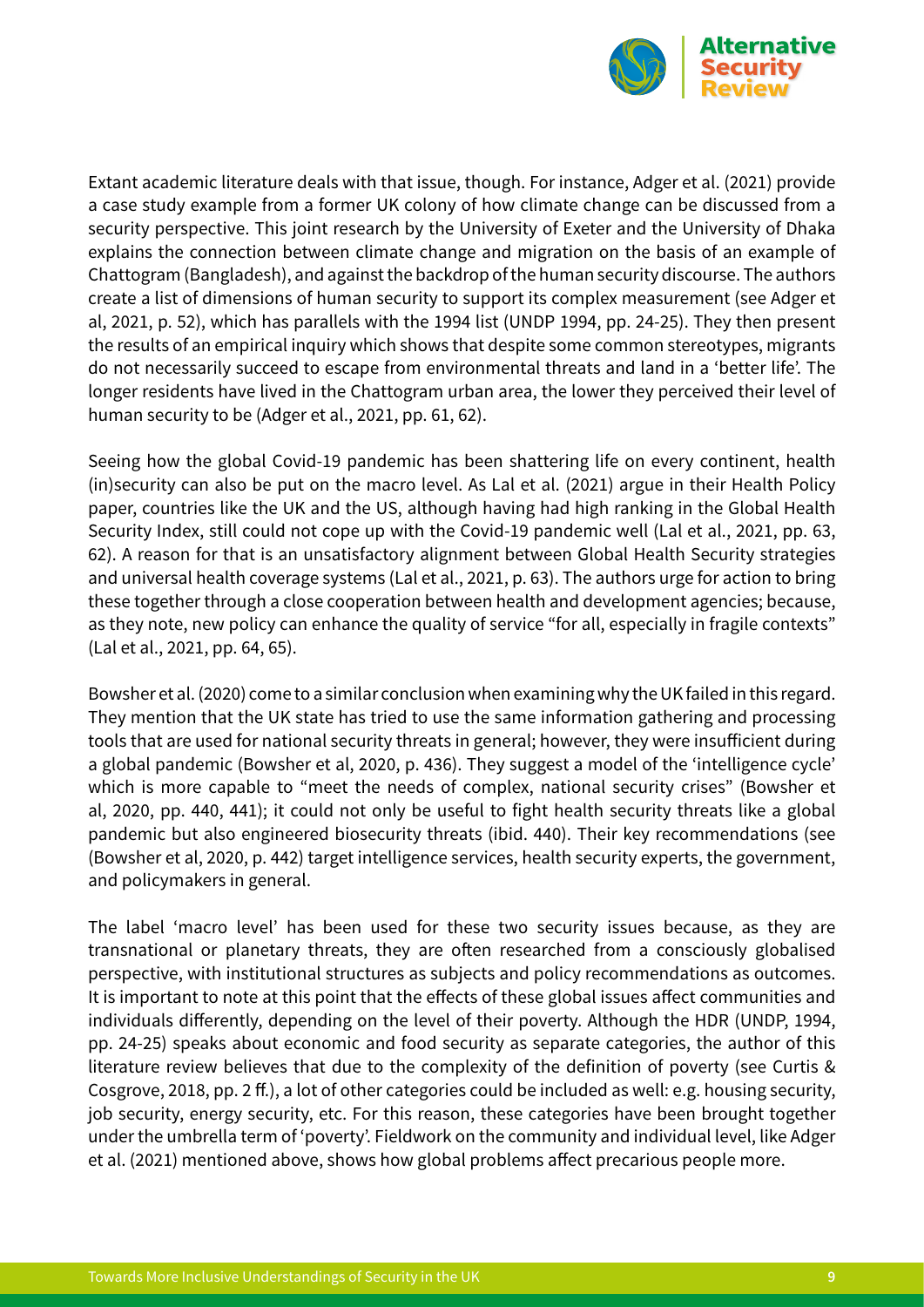

The **meso level**, consisting of political (in)security and community (in)security, tackles heterogeneous security issues affecting smaller communities. Broadly speaking, the question of political (in)security is deeply embedded in the state-centric security discourse, as the state is still an important factor for these questions. It is closely related to securitisation, which is a theoretical framework to analyse what counts as a security issue in society. This narrative usually comes from the ruling elite within a country (see Nyman, 2018, p. 101). Securitised issues always grow out of heavily politicised issues, when the dominant narrative is that the country/region should protect itself from a 'security threat' (Emmers, 2010, p. 138).

The topic of external security threats was already mentioned in Section 1; when the securitisation of internal phenomena happens, a connection with community (in)security is visible. For instance, Lehr (2019, p. 2) explains how 'a discourse of fear' makes internal terrorism appear as a bigger security threat for Western societies than the statistical data would imply<sup>4</sup>. Related to that, migration and especially undocumented migrant smuggling is often securitised, such as e.g. drug or human trafficking (Emmers, 2010, p. 144). These discourses of securitisation are also related to the question of societal identity-building (Roe 2010: 205), which defines a common identity (e.g. national identity within a state) and security threats that endanger the life of this, to quote Anderson's (2006) famous concept, 'imagined community'. When tension within internal groups runs high, the result is often tragic: genocide, war, ethnic cleansing, 'culturecide' (Roe, 2010, p. 208).

The approach used here to analyse community (in)security draws heavily on the overall theoretical framing of securitisation. However, a significant number of papers link securitisation together with the above-mentioned cross-cutting factor: poverty. Internal marginalisation is often discussed in the context of migrants and racial/ethnic minorities. Surveys have been shown throughout the years how BAME households are visibly affected by poverty and unemployment<sup>5</sup>. While is important to acknowledge the vulnerability of these social groups, at the same time one needs to avoid a dangerously one-sided discourse where BAME people are stereotypically associated with poverty and vice versa. Especially because, at the same time, less is written about the poor and precarious white populations of Western European countries, other than their radicalisation as a response to their marginalised situation (see e.g. Pilkington, 2016)<sup>6</sup>. However, as UK-based researcher Beider argues in several of his works (2014, 2012, 2007), this contributes to their precariousness even more, as they are just as often homogenised in public discourse as e.g. non-white minorities (2014, p. 333) $^7$ .

Beider (2014, p. 339) argues that the 'white working class' is a social construction that serves political and ideological purposes (similarly to Roe's [2010, p. 55] interpretation), but the homogenised and stereotypical representation of this group and the messy definition ideas of

Lehr (2019, p. 3) refers to that "seen from a statistical point of view, it is still far more likely to get killed by a lightning strike, die of a heart attack or in a car accident or to drown in a bathtub, for that matter, than to become a victim of a terrorist attack".

<sup>&</sup>lt;sup>5</sup> See an analysis derived from the 2012 Poverty and Social Inclusion survey in Mack & Lansley (2015).

<sup>&</sup>lt;sup>6</sup> In the Centre for Trust, Peace and Social Relations, a similar research project on four case studies (Dover, Sunderland, Chemnitz and Charlottesville) has been recently conducted under the name of Hot Periods of Anti-Minority Activism, led by Joel Busher.

<sup>7</sup> The expression 'white trash', which originates from the US, has been increasingly used in the UK context as well (see Harris 2007).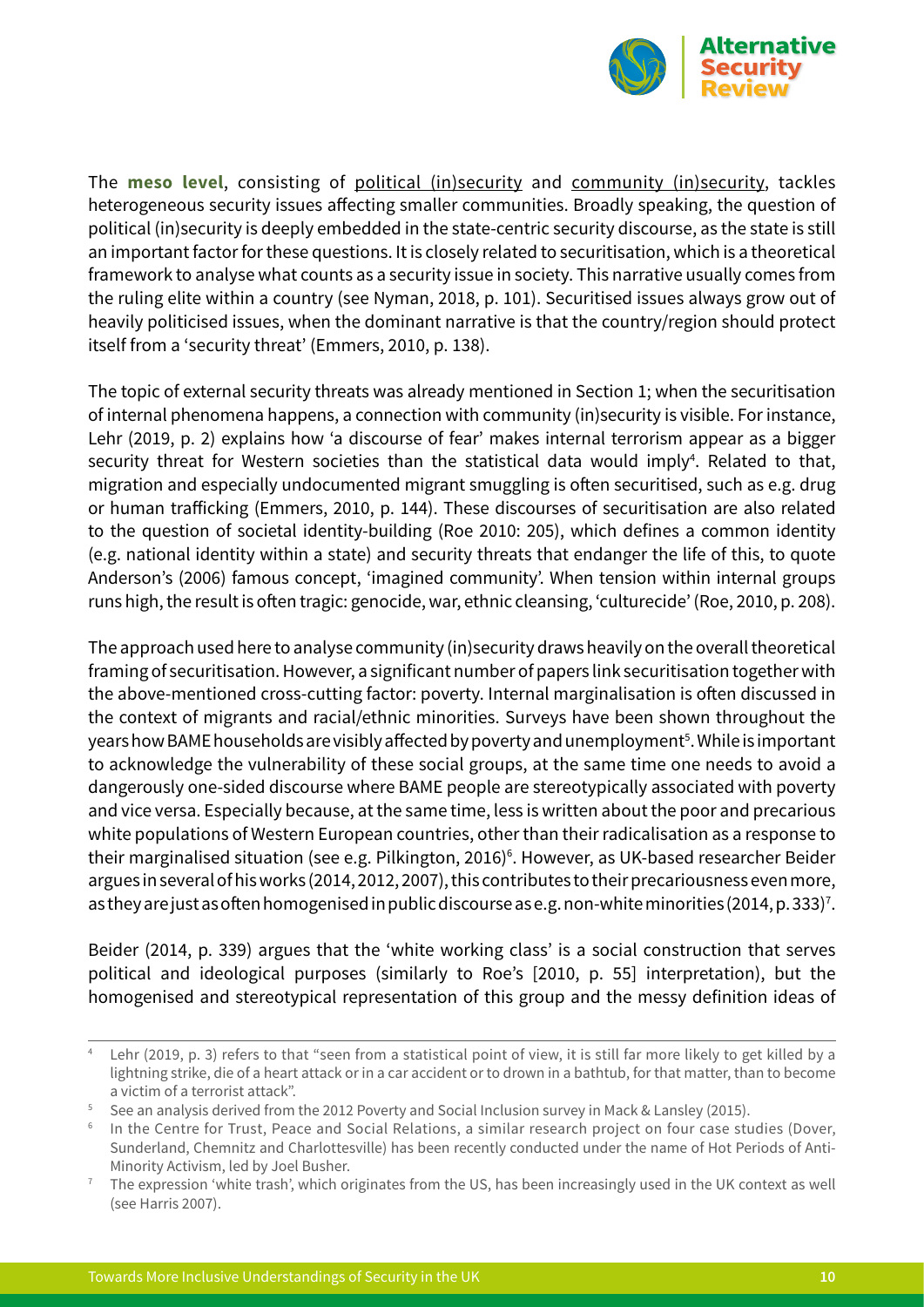

social class is very damaging for them (Beider, 2014, p. 334). A major security concern of this population is around housing, which is examined both in a UK and a US context (Beider, 2007: 7). It is indeed true that the white working-class population expresses "concern about the impact on finding affordable accommodation and suitable jobs" and that recently they are in a bigger competition for these due to increased migration (Beider, 2014, p. 337). But it is also true that this context does not necessarily lead to a mutual hatred between white working class and migrants, nor to far-right radicalisation, as often stereotyped (Beider, 2014, p. 338). The author himself favours the idea of social cohesion within neighbourhoods across the multi-background population – with other words, to support BAME and white communities in coming together and jointly tackling the threats that affect their life (see Beider, 2012, p. 51).

Other papers also explain certain aspects of community (in)security, closely entangled with poverty. Jensen & Orfila (2021) used publicly available datasets to map food (in)security patterns in the Leeds city region and created spatial maps to "visualise and contextualise connections between its components and the outcomes of local food production, provision and consumption" (Jensen & Orfila, 2021, p. 567). Their findings suggest that a lot of activities take place in the city to address food insecurity, but there is generally a lack of information sharing between local and national administrative levels (Jensen & Orfila, 2021, p. 567.).

Another interesting example is Bogue (2019), a relatively up-to-date study on housing insecurity in the UK. The ethnographic fieldwork, being set in the outer edge of a Midlands city (Bogue, 2019 p. 38), contains several examples for the constant reproduction of insecurity within the workingclass population. As problems are never isolated, Bogue's interviewees also suffer from energy or food insecurity (Bogue, 2019, pp. 58-60).

Arriving at the **micro level**, the question of personal security needs to be discussed. This might be the most difficult to define and the more embedded in abstract philosophical, epistemological, theoretical discourses. Due to the limitations of this paper, two directions will be outlined here shortly: legacies of the Giddens' (1984) ontological security on the one hand, and of Sen and Nussbaum's (1993) capabilities approach on the other hand.

In the concept of ontological security, the starting point is the individual, psychological self. Giddens (1984) explains in his work *The Constitution of Society: Outline of the Theory of Structuration* that to feel secure, this self needs a certain stability that manifests both in the "autonomy of bodily control" and "predictable routines" (Giddens, 1984, p. 50). It draws on a theorisation of 'the self' (Giddens, 1984, p. 36) which is, as many scholars argue (see some outlines in Untalan 2020 and Steele 2008), impossible to interpret without considering 'the other'. Although the subject of Giddens' (1984) theory is the individual, factors of ontological (in)security concern the environment (the meso and macro level) as well. This may be the reason why the concept became popular within international relations and is used as a theoretical framework both in state/national security issues (see Steele, 2008) and human/critical/constructivist ones (see Untalan, 2020).

Questions of ontological security and insecurity emerged in research conducted by Alison Scott-Baumann, Sariya Cheruvallil-Contractor and others on how Islam is lived, experienced and understood (or not) on university campuses in the UK (see Scott-Baumann et al., 2020). They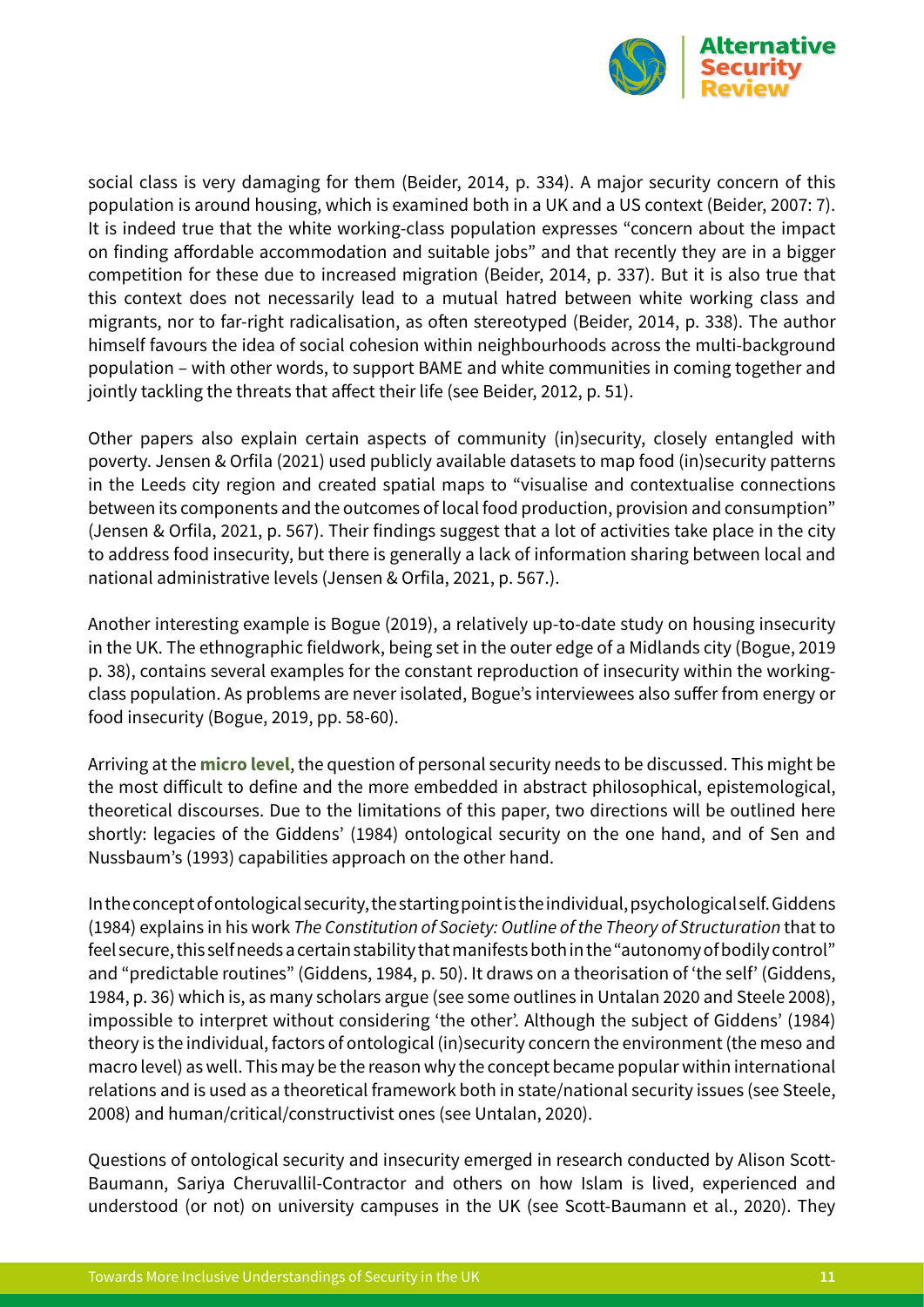

discuss the 'politics of questioning' that underpin interfaith exchanges on university campuses and beyond. Questions are often asked of marginalised/minoritised groups and those posing them are usually not from these groups. As this research has shown, while dialogue across faiths and cultures is always desirable, such dialogue is not always benign, and more attention needs to be paid to the social hierarchies and politics that are ubiquitously at play. When searching for bridges to be built, the approach of ontological security is a possible theoretical framework to be taken into consideration.

The capabilities approach has been introduced in *The Quality of Life* (Nussbaum & Sen, 1993) and counts as one of the most important academic foundations for the 1994 HDR and the human security idea within it. The two researchers developed it in different directions (see Sen, 2004, p. 79, Nussbaum, 2003, p. 35), but they still agree on its basics. The capabilities approach concentrates on the individual's (lack of) opportunities to live a meaningful life of human dignity and freedom. It is not enough to stick to the macro level and e.g. check the GDP of a certain country, but the question should be asked whether its citizens qualify to a minimum requirement of such a meaningful life. Capabilities are those multi-dimensional human freedoms and/or possibilities that are, in ideal case, available for a human being to flourish and have a secure life. Examples of how influential this approach has been include contemporary researchers such as Curtis & Cosgrove (2018, pp. 4 ff.) who engage with the capabilities approach when discussing issues of poverty and security. They also acknowledge, however, that the capabilities approach has been criticised for being a "too individualistic" way of tackling social issues (Curtis & Cosgrove, 2018, p. 18).



Figure 2: *visualisation of the different levels. The macro level features global phenomena that are in a constant interchange with the meso level's community issues, and communities are made up of individuals whose perception of security makes up the micro level.*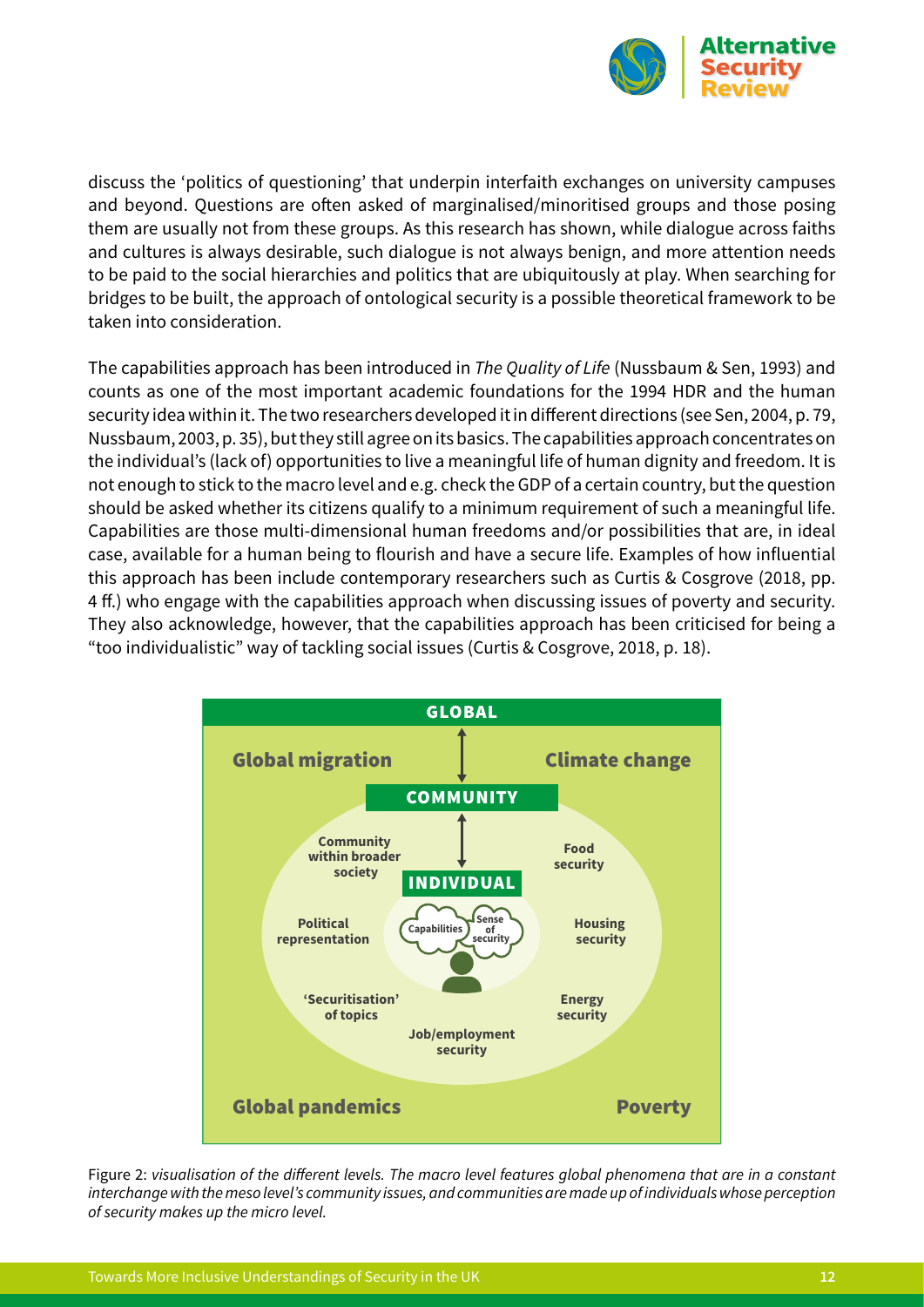

#### <span id="page-13-0"></span>**Part 3. Who is telling the story on security?**

As the previous sections implied, contemporary studies on human security issues involve critical/constructionist perspectives, theoretical frameworks, and analytical categories like postcolonialism, gender, indigenous knowledge, intersectionalism, etc. The problem is often raised in literature why studies on state security issues move slowly to adapt to other frameworks and involve more of these categories. For instance, when Hoagland et al. (2020) analysed the content of international security journals, they found that the number of female authors in the two leading journals (*Security Studies* and *International Security*) is very low and only slowly increasing, just as the percentage of women at international security organisations (Hoagland et al., 2020, p. 403, see also de Jonge Oudraat & Brown, 2020, p. 2). Also, in the same journals, the most recurring theoretical framework of the published papers is realism (Hoagland et al., 2018, p. 408). This implies that if state-centric security studies still maintain a male and white Western bias, it makes structural change of theory and praxis equally difficult.

This does not mean, of course, that security institutions completely neglect issues that go beyond the scope of white Western men. It is acknowledged from the institutional side, for instance, that "gender affects security, and security problems affect gender issues" (de Jonge Oudraat & Brown, 2020, p. 4). However, the way this principle is set into praxis raises a lot of critique within the academic discourse. Morrow (2021, p. 31) shows that institutions still use gender as a synonym for 'women's issues', even though gender is a much more complex and inclusive category. Ticking the box of putting more upper-middle-class women in institutions (often as a result of a quota) does not cover a democratic representation of women's and gender issues (see Kronsell & Magnusdottir, 2021).

As for queer perspectives, it is still more difficult to find papers that deal with such issues from a distinct security perspective; for instance, Edenborg (2021) discusses queer theories more like in the context of peace research, which is nevertheless strongly connected to the security discourse. As the author points out,

[a]pplying queer perspectives in feminist peace research is not the same as adding LGBTQ people to the analysis, but a means to critically examine how normativities of sexuality, sex and gender underwrite both academic approaches and material practices of peace and conflict, and where needed, to rethink some of the concepts and assumptions that inform our work (Edenborg, 2021, p. 56).

Departing from a one-dimensional view of gender/women as a single category, scholars broadly agree that an intersectional gender perspective is important (see Cosgrove, 2022, p. 148-149, de Jonge Oudraat & Brown, 2020, p. 6; Väyrynen et al., 2021, p. 5). It includes a mixture and alignment of multiple identity categories within the analysis: alongside gender there is race, age, ethnicity, class, colonialism, sexuality, capitalism, 'rational science', etc. (Kronsell & Magnusdottir, 2021, p. 2.). All of the previously mentioned authors agree that in intersectional research, the question of power and imbalanced hierarchic relations is embedded and critically examined.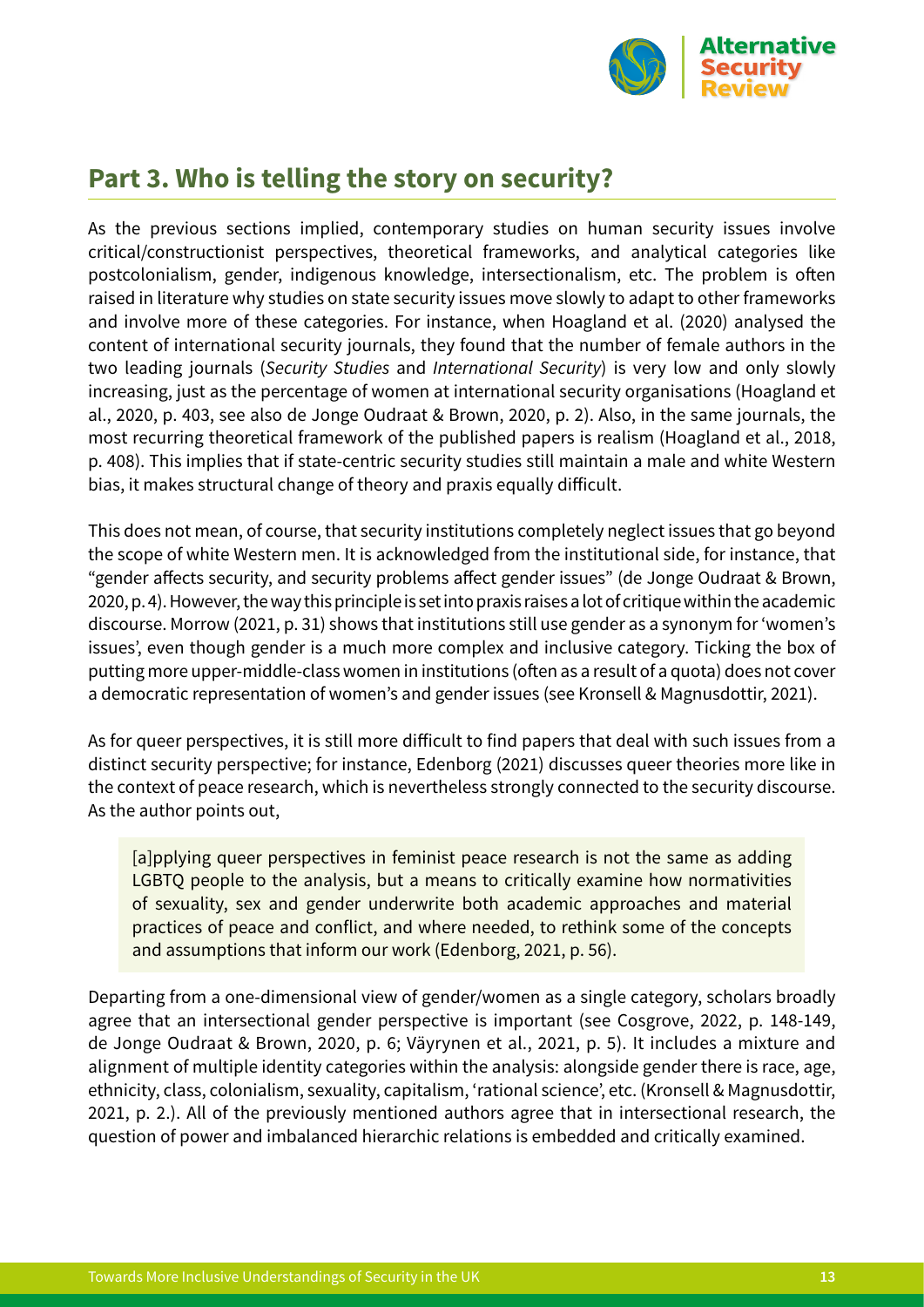

An indication made above in this literature review is that in the discussion of certain human security issues, the analysis often puts an emphasis on postcolonial, indigenous, subaltern perspectives. This is how Adger et al. (2021) deal with climate change: as part of their mixed method research, they include local people's perspective with the help of the arts-based research method of photovoice. Also, there has been a philosophical attempt to bring together the Giddensian idea of ontological security (see above) with postcolonial theory (see Untalan 2020).

If other, younger perspectives are added to those of the usual generation of policy makers, priorities can shift. Militarised state-centric security discourses have been characterised by shorttermism. Adopting the perspective of future generations encourages a longer-term view and shifts the focus to the macro security issues of climate and health. The Well-being of Future Generations (Wales) Act 2015<sup>8</sup> is about improving the social, economic, environmental and cultural well-being of Wales. It is distinguished by its relevance not only to current but also future generations and speaks directly to young people.

The Well-being of Future Generations Act is not only future-oriented with a long term perspective, but it also recognises that all nations are inter-dependent. It aspires to be a Globally Responsible Wales: "A nation which, when doing anything to improve the economic, social, environmental and cultural well-being of Wales, takes account of whether doing such a thing may make a positive contribution to global well-being."

In the end, following upon the idea coined by Edenborg (2021, p. 56), the point of intersectionality is not only about 'including a perspective of' the often interlocking categories of gender, race, ethnicity, age, class, sexuality, religion, etc. within a maintained status quo, but to inherently change the perspective of the complete discourse. This requires inclusivity, where more and more people are consciously involved in defining what security means to them. Data collection methods therefore need to be tailored to individual/community needs. To make this possible in the academic thinking around security issues, in the next section some research methods will be suggested with innovative methodological thinking behind them. This literature review recommends using multiple combinations of them within a mixed methods framework.

<https://www.futuregenerations.wales/about-us/future-generations-act/>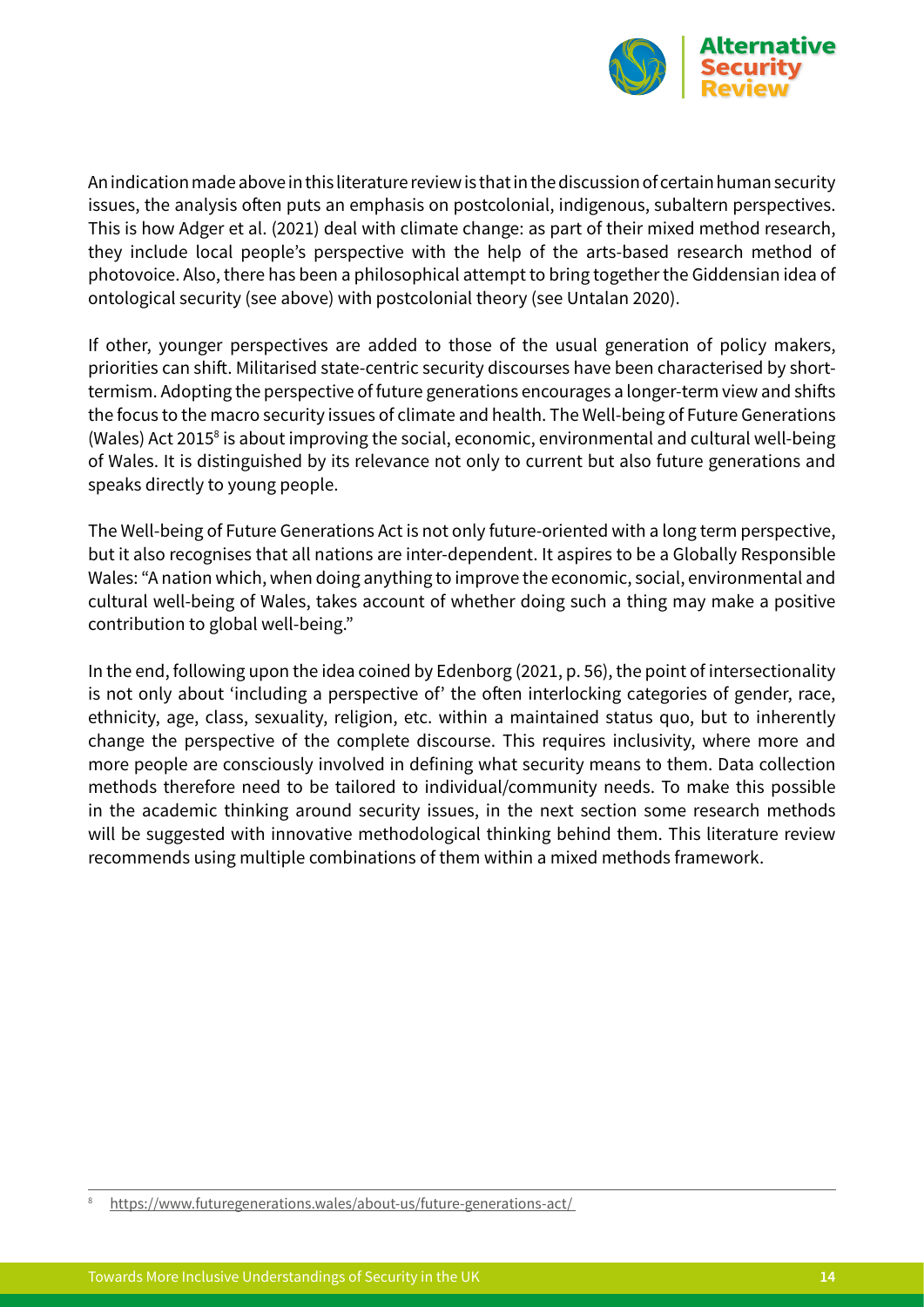

#### <span id="page-15-0"></span>**Part 4. Possible alternative methods to discuss security 'from below'**

A key finding of the previous sections is that instead of deepening the gap between the two main directions of security studies (state security and human security), a framework should be created that involves human perspectives yet also looks for ways to include the role of state institutions and the people in public services who personify the state. Thereby, it is important that: 1) the UK state should concentrate more on societal security issues that are observed on the individual and/or community level rather than merely stick to the role of the UK as a military power on the international level, and; 2) research on security issues should draw on theoretical and methodological frameworks that intend to be as inclusive as possible, and offer as many different entry points to research participants as possible.

The latter implies that to be as inclusive as possible, a mixed method approach is needed. Whereas the opportunities to include research methods and combine them as part of such a framework are potentially endless, in the following section the literature review will introduce three possible sets of methods that can be combined with each other: quantitative methods, arts-based methods, and Citizen Social Science.

Looking at the literature, many researchers argue for such an approach. For example, Curtis & Cosgrove (2018, p. 1) start their book chapter with a powerful ethnographic description, thereby providing a hook to the reader to engage with the topic of poverty. They argue for a multidisciplinary approach and encourage the use of a variety of methods (Curtis & Cosgrove, 2018, p. 19), such as participatory poverty assessment (Curtis, 2018, p. 51), or a mixed approach of qualitative and quantitative enquiries (Curtis, 2018, p. 69). The ethnographic introduction has the clear advantage that it can also emotionally and personally involve the reader; instead of simply reporting about social issues, these narratives can make readers truly care about them, based on tools which showcase how e.g. people's poverty or discrimination is more than 'research data'.

In their work, *Methodologies for Feminist Peace Research*, Björkdahl & Mannergren Selimovic (2021) argue that a feminist and decolonising methodology is needed to discuss security issues with the normative ambition of building peace and changing social hierarchies through emancipation and transformation (Björkdahl & Mannergren Selimovic, 2021, pp. 40, 41). Their suggestion for methods contains ethnography, discourse analysis of extant written material, analysis of visual representation ("popular culture, museums, and media"), and quantitative methods (based on a "post-positionist epistemology", so that tensions between positivism and gendered critique can be overcome) (Björkdahl & Mannergren Selimovic, 2021, pp. 42-45). From these preferred methods, the qualitative ones have a blurred border with arts-based research, which implies that with certain research designs, they can be brought together.

Bennett et al. (2014, p. 657) claim that there is a subfield of security studies that "typically follows traditional forms of historical analysis": qualitative data collection, small-n comparisons, withincase analyses. This approach should be brought closer to methods widely used in political science: "process tracing, pattern matching, counterfactual analysis, and Bayesian and other techniques for small- and medium-N analysis" (Bennett et al., 2014, p. 658).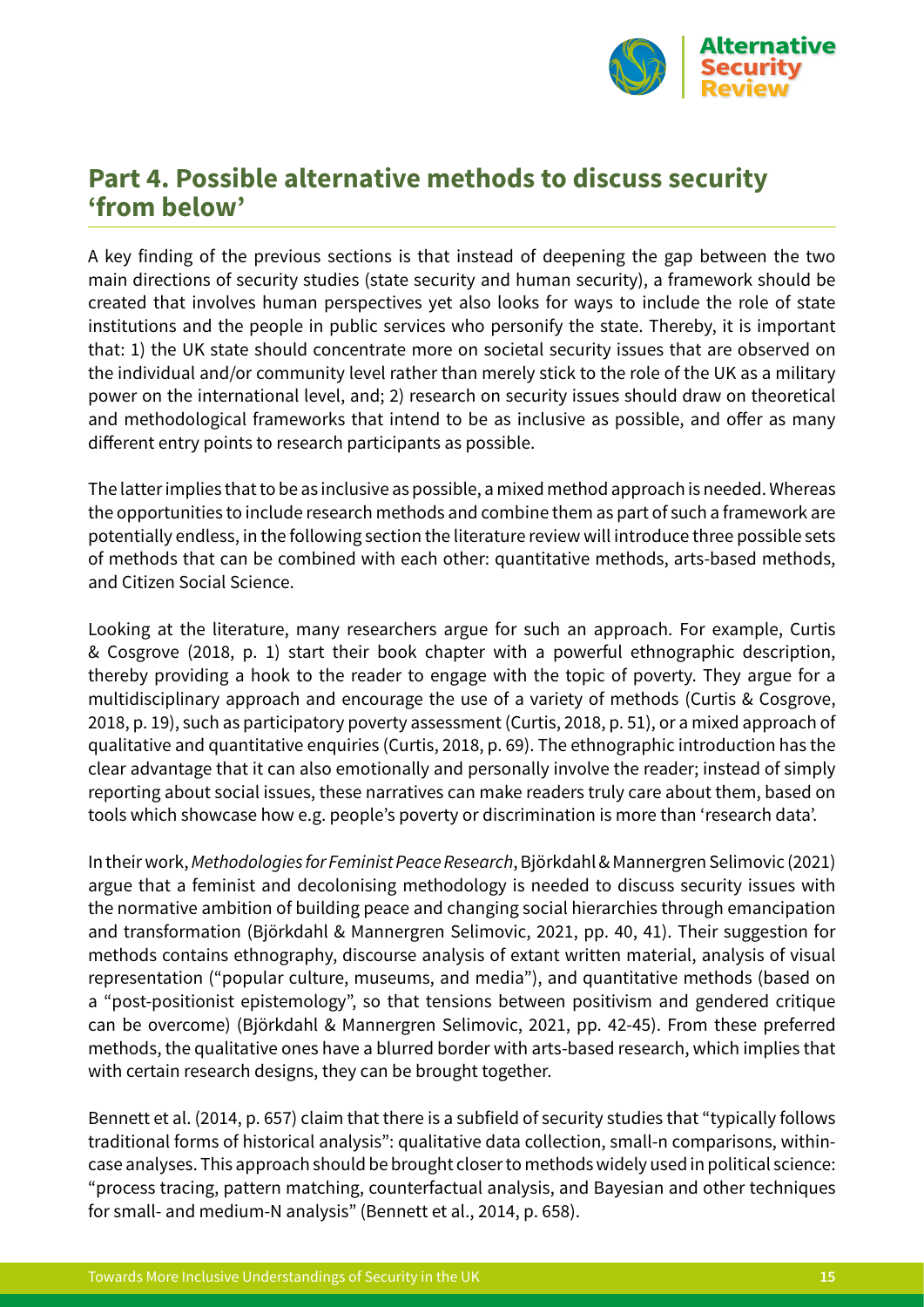

It is generally acknowledged that arts-based and qualitative methods are combined with and supported by each other, but it is still relatively uncommon to mix arts-based with quantitative research. Nevertheless, this is put in to practice by Adger et al. (2021) whose mixed methods contain a quantitative survey and an arts-based method: photovoice and photo elicitation techniques. While a purposively sampled larger population was cross-sectionally surveyed (Adger et al., 2021, p. 53), the study also invited a smaller group of migrants to be part of a more in-depth arts-based (and partly qualitative) data collection (Adger et al., 2021, p. 56). Migrants were encouraged to take photographs about their environment and explain climate change-related human security issues on the basis of these images. Some of these are presented in the journal article (Adger et al., 2021, pp. 57, 60, 61).

The usage of **arts-based research** as a way for participant engagement can be suggested for multiple reasons. According to one of its main theorists, "arts-based research requires a novel worldview and covers expansive terrain" (Leavy, 2018, p. 4). It departs from assumptions that our world can be understood in a positivist, objective, linear way; instead, it is based on the idea of messiness, non-linearity, and an extremely constructivist ontology and epistemology, whereas the research design itself still maintains a structured, transparent, ethical and consistent knowledge/data collection (McNiff 2018, pp. 28-29). It is a radical way of doing research, a so-called "groundless theory" (Leavy, 2018, p. 5). An advantage of this 'groundless' symbolism that makes it possible to express ideas in innovative, instinctive, often radically new ways; in some cases of visual and performative arts-based research, the barriers of verbal/written communication and language also disappear.

In their recommendation section, Bowsher et al. (2020, p. 442) suggest e.g. the regular use of creative, possibly gamified, exercises among policymakers of health/security intelligence institutions to engage with security threats. Similar examples can be found in Noortmann et al. (2019, pp. 12-13) where collage-making was used as an imaginative scenario planning tool among police organisations, or Cohen (2021, pp. 6-7) where an example is given of how high-ranked generals and politicians could be engaged in a storytelling activity that fuelled their engagement with peacebuilding. These examples imply that an inclusion of arts-based methods in a mixed methods framework can help to integrate macro-, meso-, and micro level thinking from powerful decision-makers to more precariously situated people and groups.

As seen in Adger et al. (2021), the mixed approach of arts-based and quantitative research can work well in a way that the former gives a glimpse on what communities and people, including those often described as 'hard-to-reach', perceive as security issues, whereas the statistical data involving the broader population puts this in a bigger context. Also, quantitative surveying is recommended for the sake of the above-mentioned inclusivity of the data collection. Some people might be more interested to fill out anonymous surveys than to be involved in a longerterm or deeper-going qualitative/arts-based research process. The methodology base for a quantitative survey designed for this project might be informed e.g. by the UN Survey (see United Nations, 2020).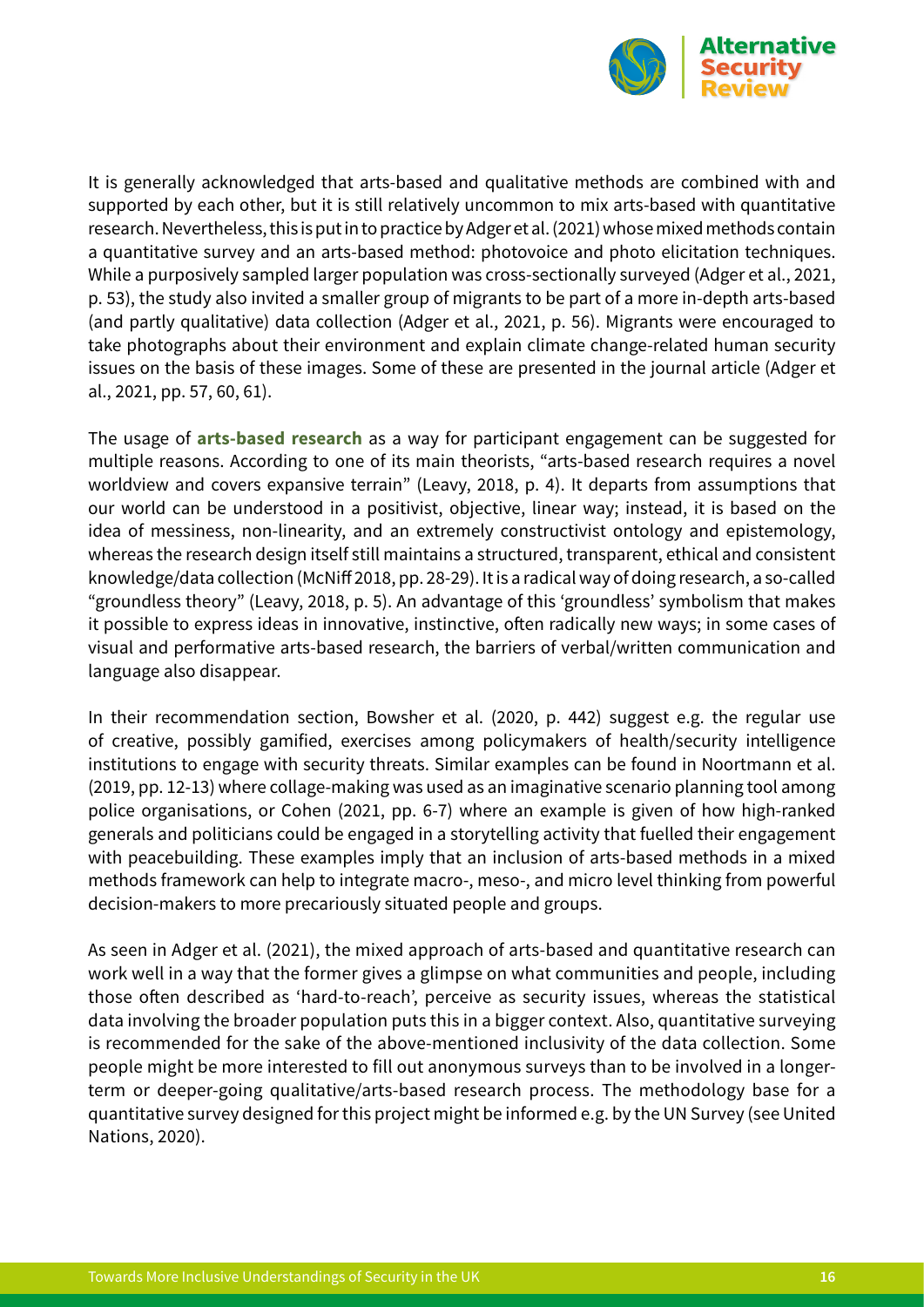

**Quantitative research** provides data that is generalizable, which does not drill down into the details of individual experience, but which provides headline understanding from a much larger cohort of respondents. If we are to understand what matters to particular groups (for example, those under the age of 18), and to incorporate these understandings and their voices into discourses of security, a survey will be a powerful tool capable of providing representative, large-scale data to explore and compare respondents' understandings, critiques and experiences of security, and how these change with changes in intersectional identity. Quota sampling can ensure responses from equal numbers of males and females, from different ethnic, religious and non-religious groups, across different age ranges, and from different parts of the country. Statistically significant comparisons can be made between different sub-groups within the population. Following data collection, a series of weights can be applied to compensate for any enduring non-response or self-selection bias. Structurally, the questionnaire can include sections on understandings of security, their perceptions of difference between human and state security; gaps that they perceive in current security discourses and key issues that they feel need to be included (as dependant variables); and on the key demographics of religion, gender, age, ethnicity, denominational affiliation, and sense of religious commitment (as independent variables). Data will be analysed using both descriptive and inferential tools.

Survey tools were used by Stevens and Vaughan-Williams (2016) in their research into citizens' perceptions of security threats. In their online survey conducted in the summer of 2012, they investigated British citizens' perceptions of twenty-two possible "global, national, community and personal security threats" (Stevens & Vaughan-Williams, 2016, p. 158) and received 2004 responses, with Muslim citizens making up a booster sample of 251 people. Their study not only features the rather understudied empirical approach, but also makes a link between that and the breadth of the listed possible security threats, thereby addressing several research gaps. Their main finding is that "members of the British public perceive the most threats at the global level and the least at the community and personal levels, and that the kinds of threats they identify as global or national tend to differ from those they identify as community or personal" (Stevens & Vaughan-Williams, 2016, p. 169). Citizens' perceptions can be explored even more deeply through the use of two further methods outlined below: Citizen Social Science and Citizens' Assemblies.

The involvement of **Citizen Social Science** as part of the mixed methods framework is also suggested. This approach has been growing out of the tradition of Citizen Science that encourages local people to do data collection which then will subsequently be analysed by scientists. The first projects of Citizen Science were organised within natural sciences in the form of birdwatching, butterfly counting, documentation of fishes while scuba diving, etc. Although there are many resources that provide support for these (mostly on the website of the Citizen Science Association $^{\circ}\!,$ Citizen Social Science is still heavily under-theorised and is usually organised from the grassroots level, with researchers 'creating the rules' of the approach.

https://citizenscience.org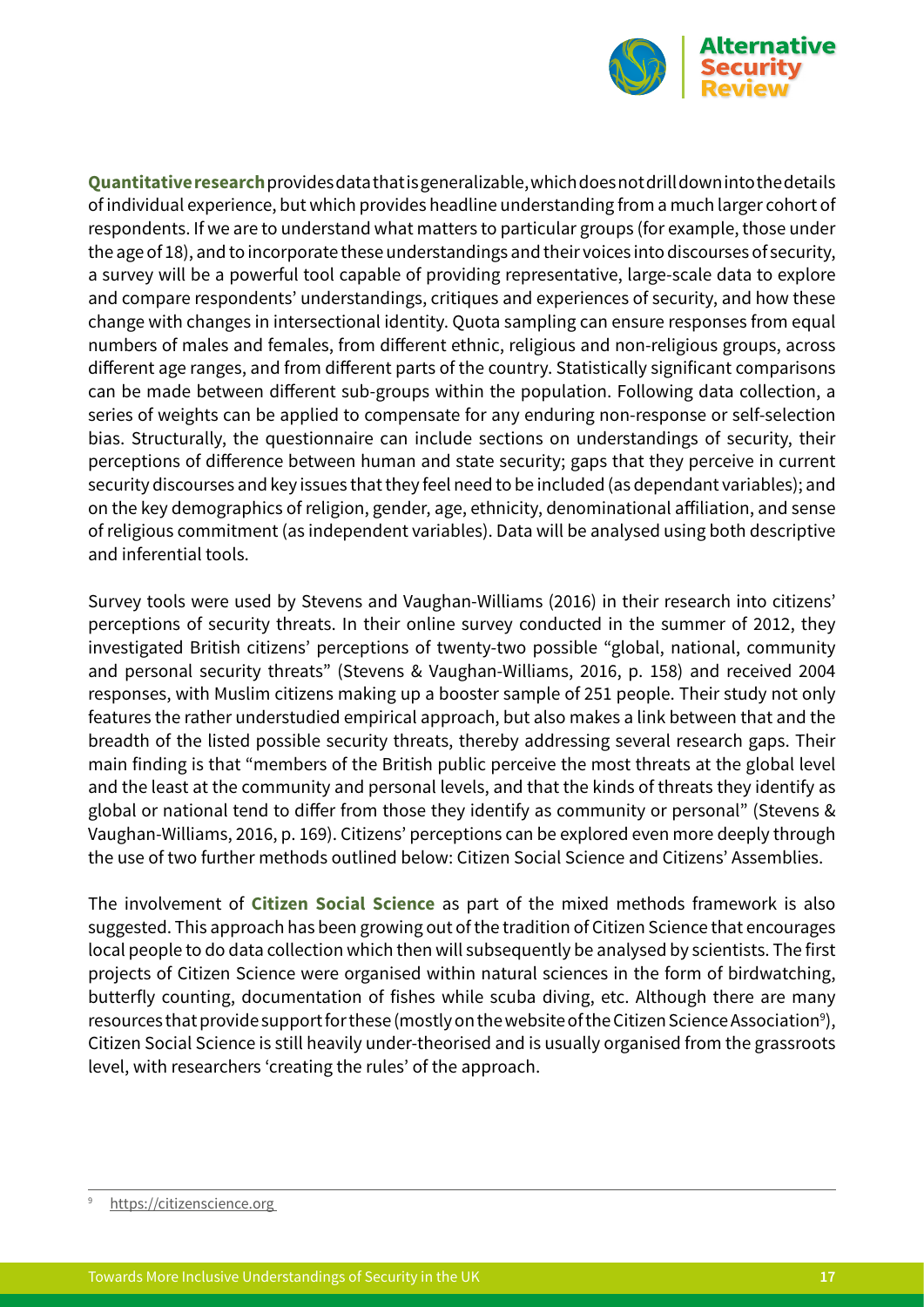

In the Centre for Trust, Peace and Social Relations, Tom Fisher and Daniel Range have provided a practical example for a Citizen Social Science (CSS) course as part of an EU- and Urban Innovative Actions (UIA)-funded project, MiFriendly Cities. The course contained an introduction to basic theories, methodologies, and research ethics of social sciences similar to those delivered to undergraduate students. Participants were encouraged to organise their mini social science project in their communities, with a team of academics mentoring them through the choice of methods and getting engaged with their respective fields; unlike in early Citizen Science, CSS participants were also asked to do the data analysis themselves, instead of simply providing raw data to a researcher team (see Range et al., 2021).<sup>10</sup>

Although Citizen Social Science is under-theorised, an international research team involving UK members (Kythreotis et al., 2019) provides another example for the implementation of this approach. In the context of the COP26 organised in Glasgow in November 2021, where certain limitations of top-down procedures have been widely discussed11, it might be even more important than before to involve local populations in the climate-related discourse and action in a bottom-up way. Kythreotis et al. (2019) argue that Citizen Social Science should move beyond the frames of Citizen Science in the form of bringing together citizen agency and citizen action (e.g. volunteering) with a systematic way of collecting and analysing social scientific data (Kythreotis et al., 2019, pp. 3-4). The main point of Citizen Social Science is the bottom-up approach, which means that it "[c]annot be implemented as a 'one-size-fits-all' knowledge framework" (Kythreotis et al., 2019, p. 6), yet its strength lies exactly in the way in which it provides possibilities for local populations to reframe problems in accordance with their knowledge, and inform authorities about this in a way of providing structured and transparent data.

Furthermore, the author of this literature review recommends for projects with a largerscale budget to include **Citizens' Assemblies** in the research process. A Citizen Assembly "is a representative group of citizens who are selected at random from the population to learn about, deliberate upon, and make recommendations in relation to a particular issue or set of issues"12. Among its advantages is the representativity of a various and heterogeneous group of involved citizen voices, as opposed to the usually more homogeneous cohort of higher education (often law school) graduate MPs and professional politicians. The Citizens' Assembly is a great tool to mobilise people to develop an interest, an activity, and a self-conscious voice in public matters; however, due to its high costs, it is beyond the scope of what the Alternative Security Review can aim for. It is rather recommended for e.g. the UK state itself to invest in this form of involvement of citizens in discussion and decision-making around the topic of security.

<sup>&</sup>lt;sup>10</sup> The section on CS and CSS is primarily based on with conversations with Tom Fisher and active participation in the CSS course as a mentor. The author thanks Tom Fisher and Dan Range for their support with this part of the literature review.

<sup>&</sup>lt;sup>11</sup> For instance at the launch event of the Alternative Security Review project on 18. November 2021.

<https://citizensassembly.co.uk/>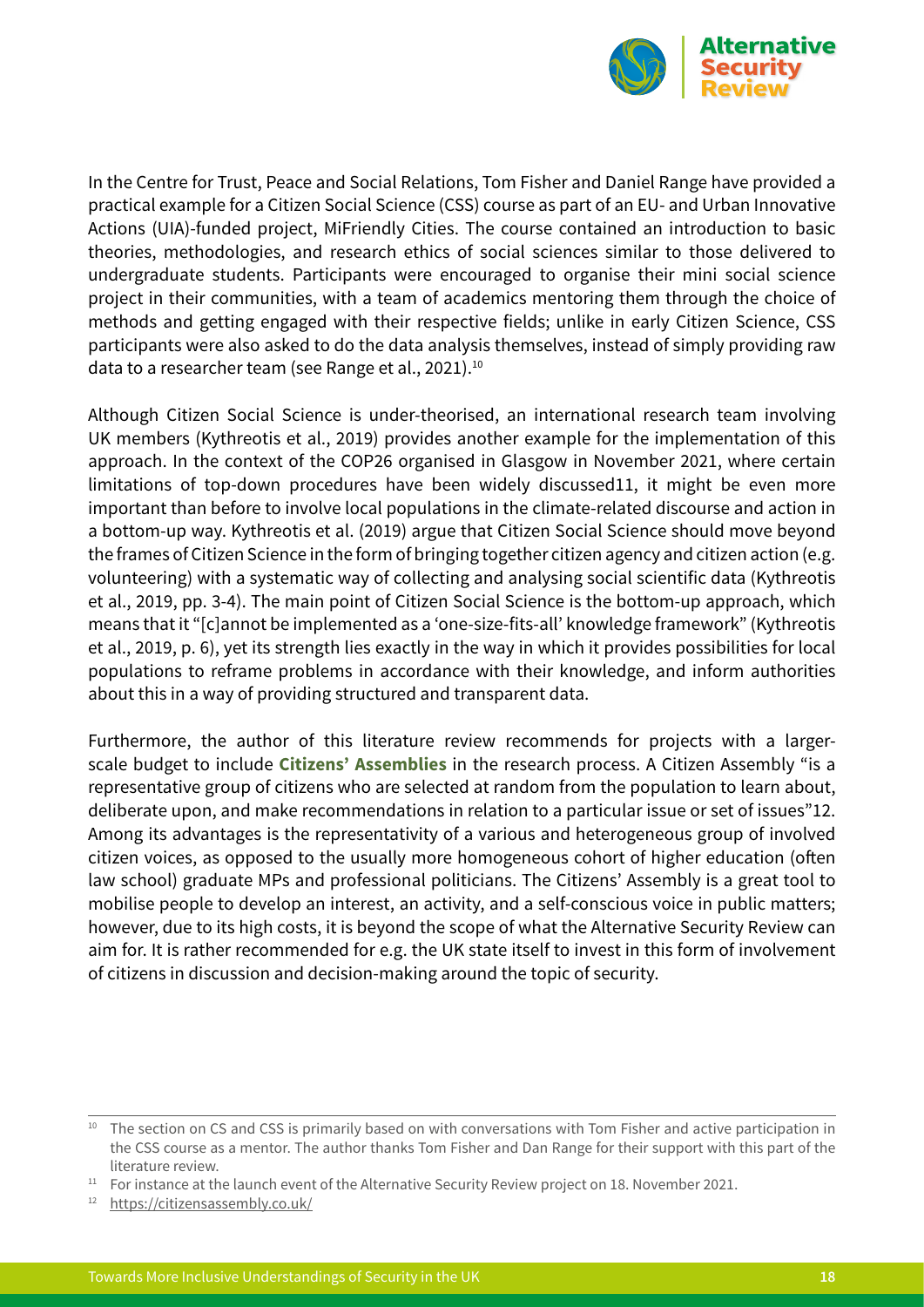

## <span id="page-19-0"></span>**Conclusion**

This paper outlines why it is difficult to work on contemporary security issues within a field that has gaps and tensions between different approaches and security definitions. It argues that state-centric security studies still have a narrow understanding of security issues, whereas the human security one broadens the definition so much that one might come to the realisation how literally 'everything' can be a security issue which is in the eye of the (constructivist, subjective) beholder. The main goal of future research should be to bring these two seemingly dichotomous ways closer to each other with the acknowledgment that the state can and should act on security issues that are of concern to the individual and communities (e.g., policing, health and social care, environmental standards, etc.), but also that these individuals and communities can and should shape and influence the state in that work.

Working at the intersection of the state and human security will require a change in culture. The experience of the legislators of the Well-being of Future Generations Wales Act "illustrates the difficulty in formulating policies that try to do different things in drastically different ways, especially within old institutional contexts and the legacy of siloed working…making groundbreaking, far-reaching culture changes to how public organisations think, make policy and deliver services is always going to take time" (Nesom & Mackillop, 2021). Nevertheless, the Act has been implemented, and Wales has set an example that has received praise from the United Nations. Multiple factors led to legislators in Wales choosing to legislate for the long-term, not least among them climate change (Messham & Sheard, 2020). The crises which diverse sectors of society in the UK are increasingly aware of in relation not only to climate change, but also the pandemic and global inequality, make this a similarly opportune time to bring about a cultural shift. Just as the Welsh legislators did, Rethinking Security will have to come up with policy solutions which are seen as practicable within the current context, and those policy solutions will also need political champions to take them forward.

Therefore, this literature review offers the following recommendations:

- 1) The choice of the research participants should be as inclusive as possible and should be informed by an intersectional framework and a broad range of ways to engage with different groups of the population (from 'more privileged' to 'more marginalised').
- 2) To make that possible, it is recommended to have a mixed approach involving the methodological-paradigmatic knowledge base of quantitative research, arts-based research and Citizen Social Science.
- 3) Also, if the findings of the research are to be pitched to policy makers, they will have to be seen as practicable, offering steps from the current context towards a more secure future.

With research designed on these bases, the way security is approached on an academic-theoretical level and addressed on an applied-policy level can really be 'rethought', critically examined, and possibly changed for the better.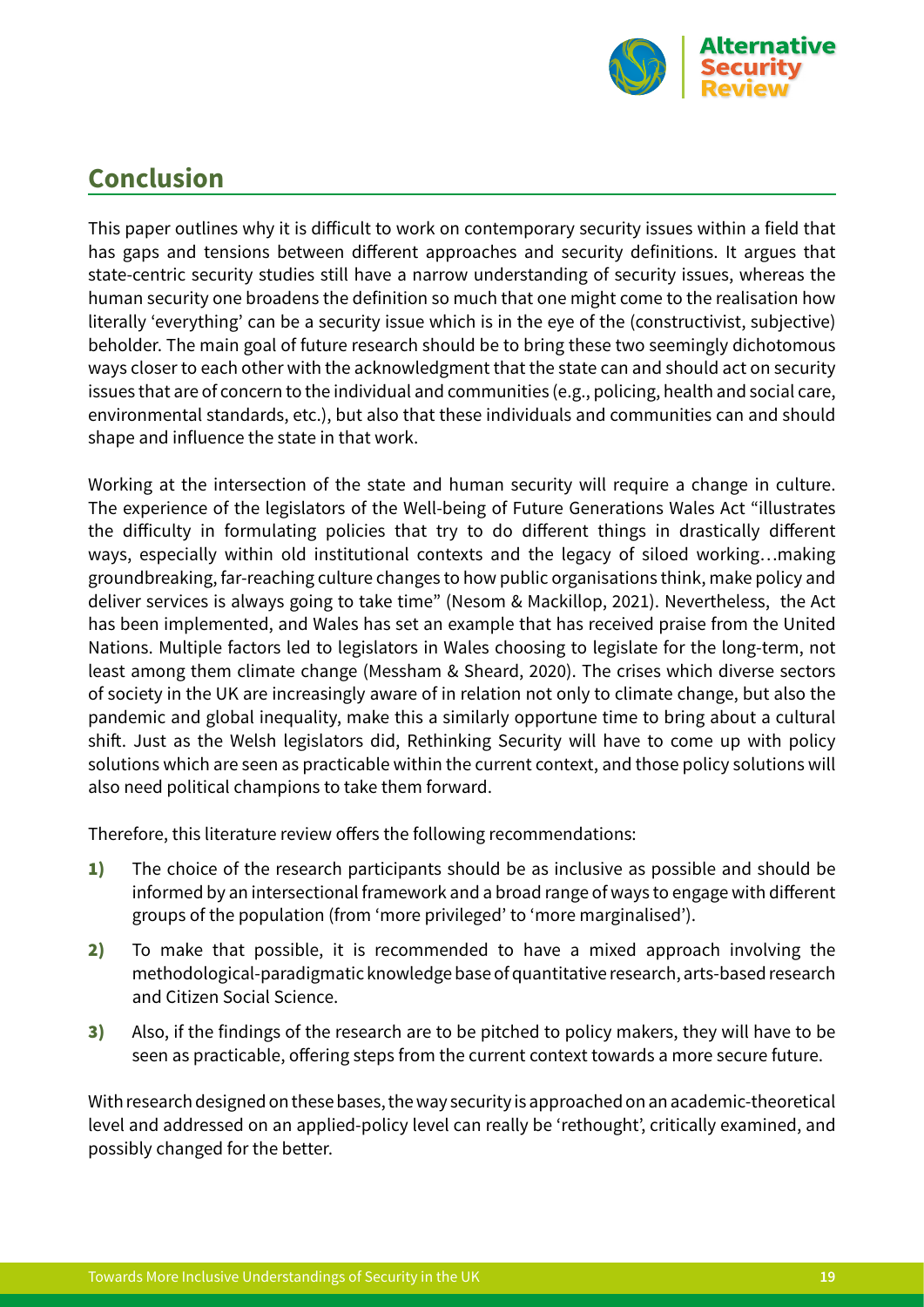

# <span id="page-20-0"></span>**Bibliography**

Adger, W. N. et al. (2021). Human security of urban migrant populations affected by length of residence and environmental hazards. *Journal of Peace Research*, 58(1). 50–66.

Allwood, G. (2021). EU External Climate Policy. In: Magnusdottir, G. L. & Kronsell, A. (2021). *Gender, Intersectionality and Climate Institutions in Industrialised States*. London/New York: Routledge. 36-51.

Anderson, B. (2006 [1983]). *Imagined Communities. Reflections on the Origin and Spread of Nationalism*. London/New York: Verso.

Briefing (2021). Human Security and the Integrated Review. [https://rethinkingsecurityorguk.files.](https://rethinkingsecurityorguk.files.wordpress.com/2021/04/human-security-and-the-integrated-review-april-2021.pdf) [wordpress.com/2021/04/human-security-and-the-integrated-review-april-2021.pdf](https://rethinkingsecurityorguk.files.wordpress.com/2021/04/human-security-and-the-integrated-review-april-2021.pdf)

Beider, H. (2014). Whiteness, Class and Grassroots Perspectives on Social Change and Difference. *The Political Quarterly*, 85(3).

Beider, H. (2012). *Race, Housing & Community. Perspectives on Policy & Practice*. Chichester: Blackwell Publishing.

Beider, H. (2007). Introduction. In: Beider, H. (2007) (Ed.). *Neighbourhood Renewal & Housing Markets. Community engagement in the US & UK*. Chichester: Blackwell Publishing.

Bennett, A. et al. (2014). Security Studies, Security Studies, and Recent Developments in Qualitative and Multi-Method Research. *Security Studies*, 23(4). 657-662.

Björkdahl, A. & Mannegren Selimovic, J. (2021). Methodologies for feminist peace research. In: Väyrynen et al. (2021) (Eds.). *The Routledge Handbook of Feminist Peace Research*. London/New York: Routledge. 1-10. 40-49.

Bogue, K. (2019). *The Divisive State of Social Policy. The 'Bedroom Tax', Austerity and Housing Insecurity*. Bristol: Policy Press.

Bowsher, G. et al. (2020). A Health Intelligence Framework for Pandemic Response: Lessons from the UK Experience of COVID-19. *Health Security* 18(6). 435-444.

Cohen, C. E. (2021). *Invite | Affirm | Evoke | Unleash. How artistic and cultural processes transform complex challenges*. Report.

Collins, A. (2010). Introduction: What is Security Studies? In: Collins, A. (2010) [2007] (Ed.). *Contemporary Security Studies*. Oxford: Oxford University Press. 1-12.

Curtis, B. (2022). Multidimensional measurements of poverty and wellbeing. In: Cosgrove, S. & Curtis, B. (2022 [2018]). *Understanding Global Poverty. Causes, Solutions, and Capabilities*. London/ New York: Routledge. 50-74.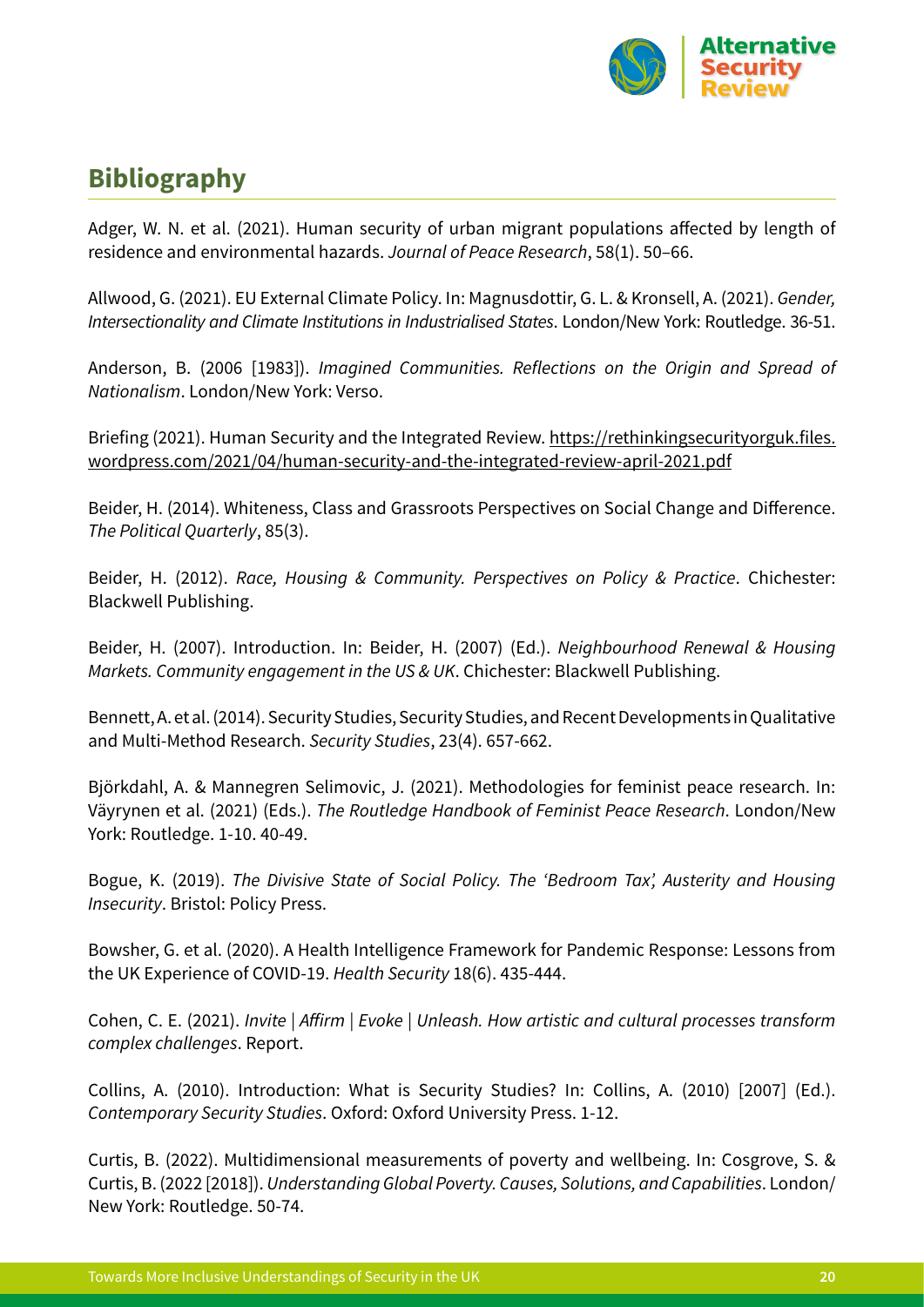

Curtis, B. & Cosgrove, S. (2022). Building a framework for understanding poverty. In: Cosgrove, S. & Curtis, B. (2022 [2018]). *Understanding Global Poverty. Causes, Solutions, and Capabilities*. London/New York: Routledge. 1-23.

De Jonge Oudraat, C. & Brown, M. E. (2020). Gender and security: framing the agenda. In: De Jonge Oudraat, C. & Brown, M. E. (2020) (Eds.). *The Gender and Security Agenda. Strategies for the 21st Century*. London/New York: Routledge. 1-27.

Edenborg, E. (2021). Queer theories of peace and security. In: Väyrynen et al. (2021) (Eds.). The *Routledge Handbook of Feminist Peace Research*. London/New York: Routledge. 50-59.

Emmers, R. (2010). Securitization. In: Collins, A. (2010) [2007] (Ed.). *Contemporary Security Studies*. Oxford: Oxford University Press. 136-151.

Harris, J. (2007). So now we've finally got our very own 'white trash'. The Guardian, 6 March 2007. Gasper, D. (2014). Human security: from definitions to investigating a discourse. In: Martin, M. & Owen, T. (2014) (Eds.). *The Routledge Handbook of Human Security*. London/New York: Routledge. 28-42.

Giddens, A. (1984). *The Constitution of Society. Outline of the Theory of Structuration*. Berkeley/Los Angeles: University of California Press.

Hoagland, J. et al. (2020). The Blind Men and the Elephant: Comparing the Study of International Security Across Journals. *Security Studies*, 29(3). 393-433.

Hoogensen Gjørv, G. (2018). Human Security. In: Williams, P. D. & McDonald, M. (2018 [2008]) (Eds.). *Security Studies: An Introduction*. London/New York: Routledge. 221-234.

Integrated Review (2021). *Global Britain in a Competitive Age: the Integrated Review of Security, Defence, Development and Foreign Policy*. [https://www.gov.uk/government/publications/global](https://www.gov.uk/government/publications/global-britain-in-a-competitive-age-the-integrated-review-of-security-defence-development-and-foreign-policy/global-britain-in-a-competitive-age-the-integrated-review-of-security-defence-development-and-foreign-policy)[britain-in-a-competitive-age-the-integrated-review-of-security-defence-development-and](https://www.gov.uk/government/publications/global-britain-in-a-competitive-age-the-integrated-review-of-security-defence-development-and-foreign-policy/global-britain-in-a-competitive-age-the-integrated-review-of-security-defence-development-and-foreign-policy)[foreign-policy/global-britain-in-a-competitive-age-the-integrated-review-of-security-defence](https://www.gov.uk/government/publications/global-britain-in-a-competitive-age-the-integrated-review-of-security-defence-development-and-foreign-policy/global-britain-in-a-competitive-age-the-integrated-review-of-security-defence-development-and-foreign-policy)[development-and-foreign-policy](https://www.gov.uk/government/publications/global-britain-in-a-competitive-age-the-integrated-review-of-security-defence-development-and-foreign-policy/global-britain-in-a-competitive-age-the-integrated-review-of-security-defence-development-and-foreign-policy)

Jensen, P. D. & Orfila, C. (2021). Mapping the production-consumption gap of an urban food system: an empirical case study of food security and resilience. *Food Security*, 13. 551–570.

Kerr, P. (2010). Human Security. In: Collins, A. (2010) [2007] (Ed.). *Contemporary Security Studies*. Oxford: Oxford University Press. 1-12.

Kronsell, A. & Magnusdottir, G. L. (2021). Gender, intersectionality and institutions. In: Magnusdottir, G. L. & Kronsell, A. (2021). *Gender, Intersectionality and Climate Institutions in Industrialised States*. London/New York: Routledge. 1-14.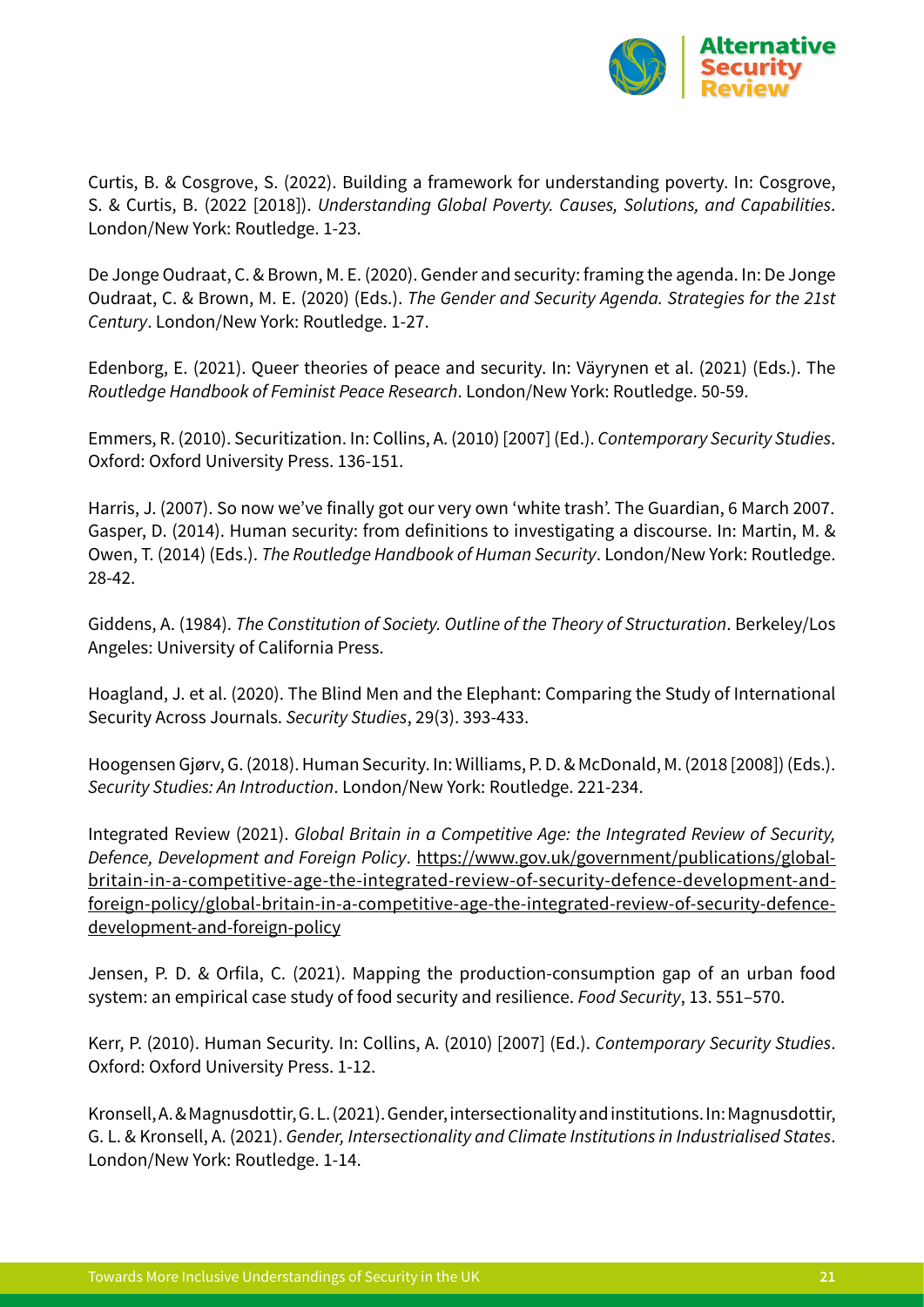

Kythreotis, A. P. et al. (2019). Citizen Social Science for More Integrative and Effective Climate Action: A Science-Policy Perspective. *Frontiers in Environmental Science* 7(10). 1-10.

Lal, A. et al. (2021). Fragmented health systems in COVID-19: rectifying the misalignment between global health security and universal health coverage. *Health Policy*, Vol 397. 61-67.

Leavy, P. (2018). Introduction to Arts-Based Research. In: Leavy, P. (2018) (Ed.). *Handbook of Arts*-*Based Research*. New York/London: Guilford Press. 3-21.

Lehr, P. (2019). *Counter-terrorism technologies. A critical assessment*. Cham: Springer International Publishing.

Mack, J. & Lansley, S. (2015). *Breadline Britain. The Rise of Mass Poverty*. London: Oneworld Publications.

Magnusdottir, G. L. & Kronsell, A. (2021). *Gender, Intersectionality and Climate Institutions in Industrialised States*. London/New York: Routledge.

McDonald, M. (2018). Constructivism. In: Williams, P. D. & McDonald, M. (2018 [2008]) (Eds.). *Security Studies: An Introduction*. London/New York: Routledge. 48-59.

McKenna, J. (2017). The deadly diseases being released as ice thaws. *World Economic Forum*. <https://www.weforum.org/agenda/2017/05/the-deadly-diseases-being-released-by-climate-change/>

McKeon, C. (2018). *Contrasting Narratives. A Comparative Study of European and North American National Security Strategies*. [https://rethinkingsecurityorguk.files.wordpress.com/2018/03/contrasting](https://rethinkingsecurityorguk.files.wordpress.com/2018/03/contrasting-narratives-march-2018.pdf)[narratives-march-2018.pdf](https://rethinkingsecurityorguk.files.wordpress.com/2018/03/contrasting-narratives-march-2018.pdf) 

McNiff, S. (2018). Philosophical and Practical Foundations of Artistic Inquiry: Creating Paradigms, Methods, and Presentations Based in Art. In: Leavy, P. (2018) (Ed.) *Handbook of Arts-Based Research*. New York/London: Guilford Press. 22-36.

Messham, E., & Sheard, S. (2020). Taking the long view: the development of the Well-being of Future Generations (Wales) Act. *Health Res Policy Sys*. 18(33).

Morrow, K. (2021). Gender in the global climate governance regime: A day late and a dollar short? In: Magnusdottir, G. L. & Kronsell, A. (2021). *Gender, Intersectionality and Climate Institutions in Industrialised States*. London/New York: Routledge. 17-35.

Mutimer, D. (2010). Critical Security Studies: A Schismatic History. In: Collins, A. (2010) [2007] (Ed.). *Contemporary Security Studies*. Oxford: Oxford University Press. 84-105.

Nesom, S. & MacKillop, E. (2021). What matters in the implementation of sustainable development policies? Findings from the Well-Being of Future Generations (Wales) Act, 2015. *Journal of Environmental Policy & Planning*, 23:4, 432-445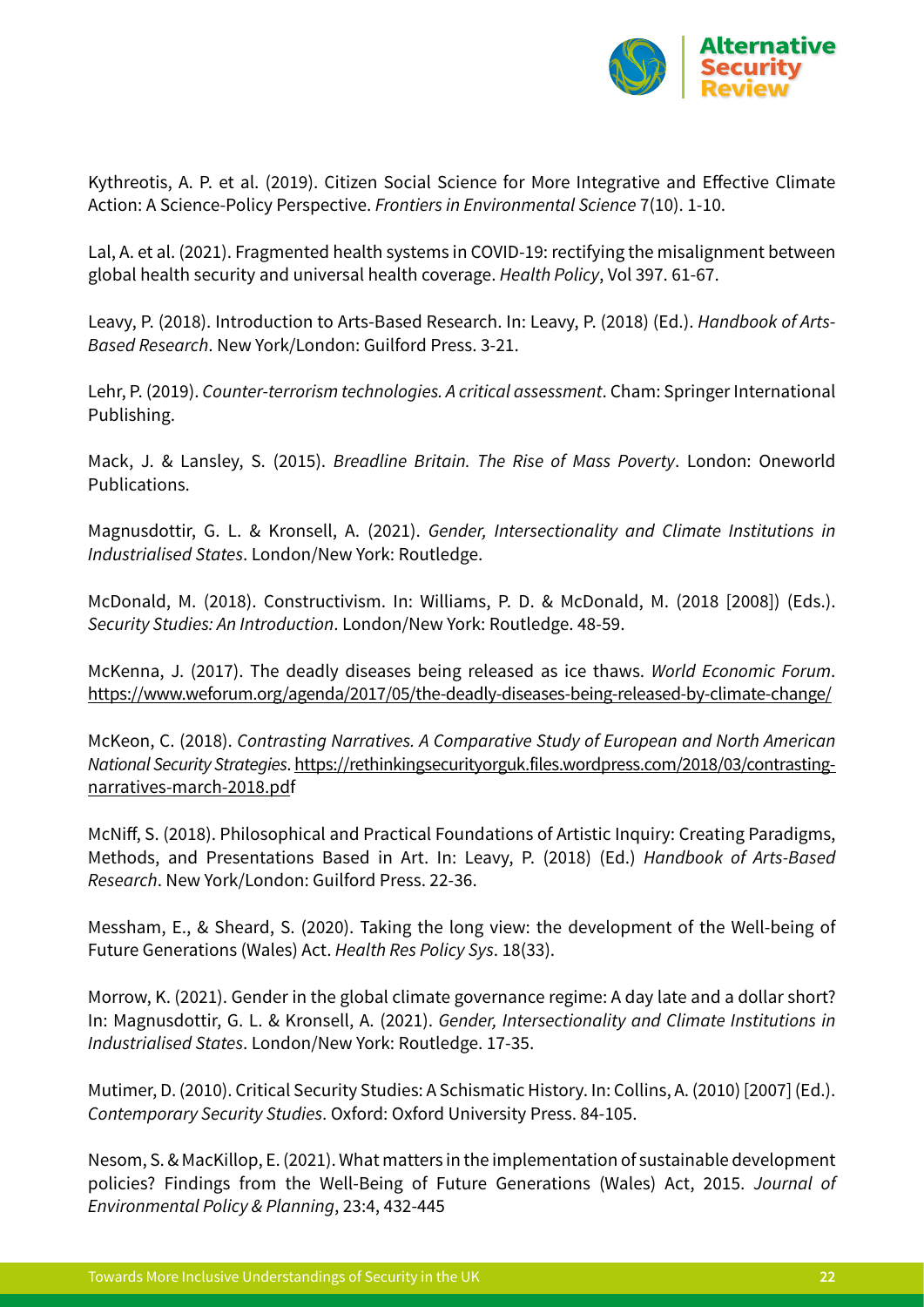

Noortmann, M. et al. (2019). *Imaginative Scenario Planning For Security and Law Enforcement Organisations*. <https://crestresearch.ac.uk/resources/imaginative-scenario-planning-report/>

Nyman, J. (2018). Securitization. In: Williams, P. D. & McDonald, M. (2018 [2008]) (Eds.). *Security Studies: An Introduction*. London/New York: Routledge. 100-113.

Nussbaum, M. (2003). Capabilities as Fundamental Entitlements: Sen and Social Justice. *Feminist Economics* 9(2-3). 33-59.

Nussbaum, M. & Sen, A. (1993) (Eds.). *The Quality of Life*. Oxford: Oxford University Press.

Pilkington, H. (2016). *Loud and proud. Passion and politics in the English Defence League*. Manchester: Manchester University Press.

Range et al. (2021). MiFriendly Cities Evaluation Report. [https://mifriendlycities.co.uk/wp](https://mifriendlycities.co.uk/wp-content/uploads/2021/10/mifriendly_final_evaluation_3.pdf)[content/uploads/2021/10/mifriendly\\_final\\_evaluation\\_3.pdf](https://mifriendlycities.co.uk/wp-content/uploads/2021/10/mifriendly_final_evaluation_3.pdf)

Reeve, R. (2021). The Infinite Review: Global Britain and its Competitive Priorities. <https://rethinkingsecurity.org.uk/2021/03/19/global-britain-and-its-competitive-priorities/>

Roe, P. (2010). Societal Security. In: Collins, A. (2010) [2007] (Ed.). *Oxford: Oxford University Press*. 202-217.

Scott-Baumann, A. et al. (2020). *Islam on Campus. Contested Identities and the Cultures of Higher Education in Britain*. Oxford: Oxford University Press.

Sen, A. (2004). Capabilities, Lists, and Public Reason: Continuing the Conversation. *Feminist Economics* 10(3). 77-80.

Steele, B. (2008). Ontological Security in International Relations: Self-Identity and the IR state. London/New York: Routledge.

Stevens, D. & Vaughan-Williams, N. (2016). Citizens and Security Threats: Issues, Perceptions and Consequences Beyond the National Frame. *British Journal of Political Science* 46(1). 149-175.

Tadjbakhsh, S. (2014). In defense of the broad view of human security. In: Martin, M. & Owen, T. (2014) (Eds.). *The Routledge Handbook of Human Security*. London/New York: Routledge. 43-57.

The Ammerdown Group (2016). *Rethinking Security: A Discussion Paper*. [https://rethinking](https://rethinkingsecurityorguk.files.wordpress.com/2016/10/rethinking-security-a-discussion-paper.pdf) [securityorguk.files.wordpress.com/2016/10/rethinking-security-a-discussion-paper.pdf](https://rethinkingsecurityorguk.files.wordpress.com/2016/10/rethinking-security-a-discussion-paper.pdf)

UNDP. (1994). *Human Development Report*. New York/Oxford: Oxford University Press.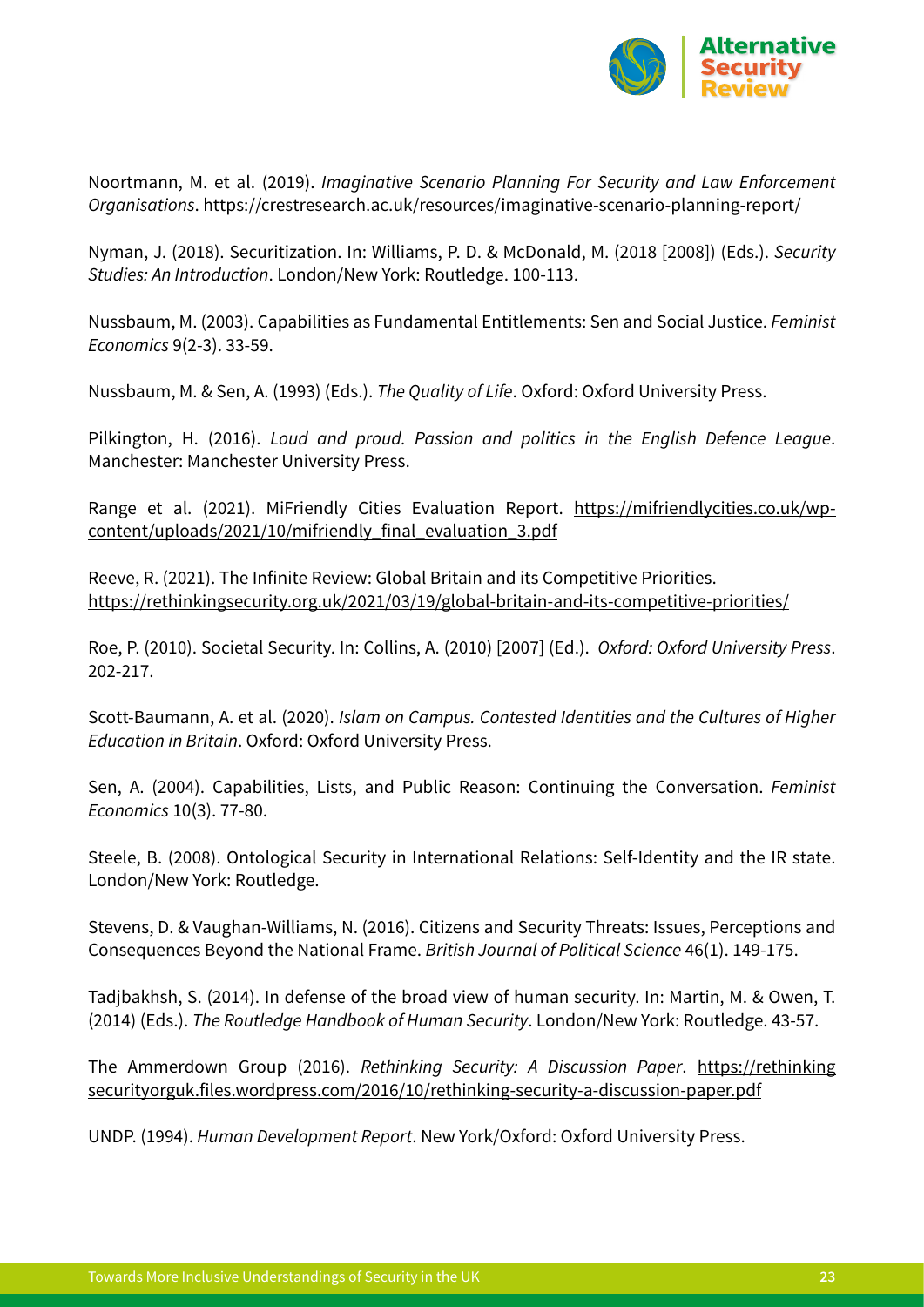

United Nations (2020). *E-Government Survey 2020. Digital Government in the Decade of Action for Sustainable Development. With addendum on COVID-19 Response*. [https://www.un.org/en/](https://www.un.org/en/desa/2020-united-nations-e-government-survey) [desa/2020-united-nations-e-government-survey](https://www.un.org/en/desa/2020-united-nations-e-government-survey)

Untalan, C. Y. (2020). Decentering the Self, Seeing Like the Other: Toward a Postcolonial Approach to Ontological Security. *International Political Sociology* 14, 40–56.

Väyrynen et al. (2021). Introduction. In: Väyrynen et al. (2021) (Eds.). The Routledge Handbook of Feminist Peace Research. London/New York: Routledge. 1-10.

Williams, M. C. & Krause, K. (1997). Preface: Toward Critical Security Studies. In: Williams, M. C. & Krause, K. (1997) (Eds.). *Critical Security Studies. Concepts and Cases*. UCL Press. London: UCL Press. vii-xxii.

Williams, P. D. & McDonald, M. (2018). An Introduction to Security Studies. In: Williams, P. D. & McDonald, M. (2018 [2008]) (Eds.). *Security Studies: An Introduction*. London/New York: Routledge. 1-14.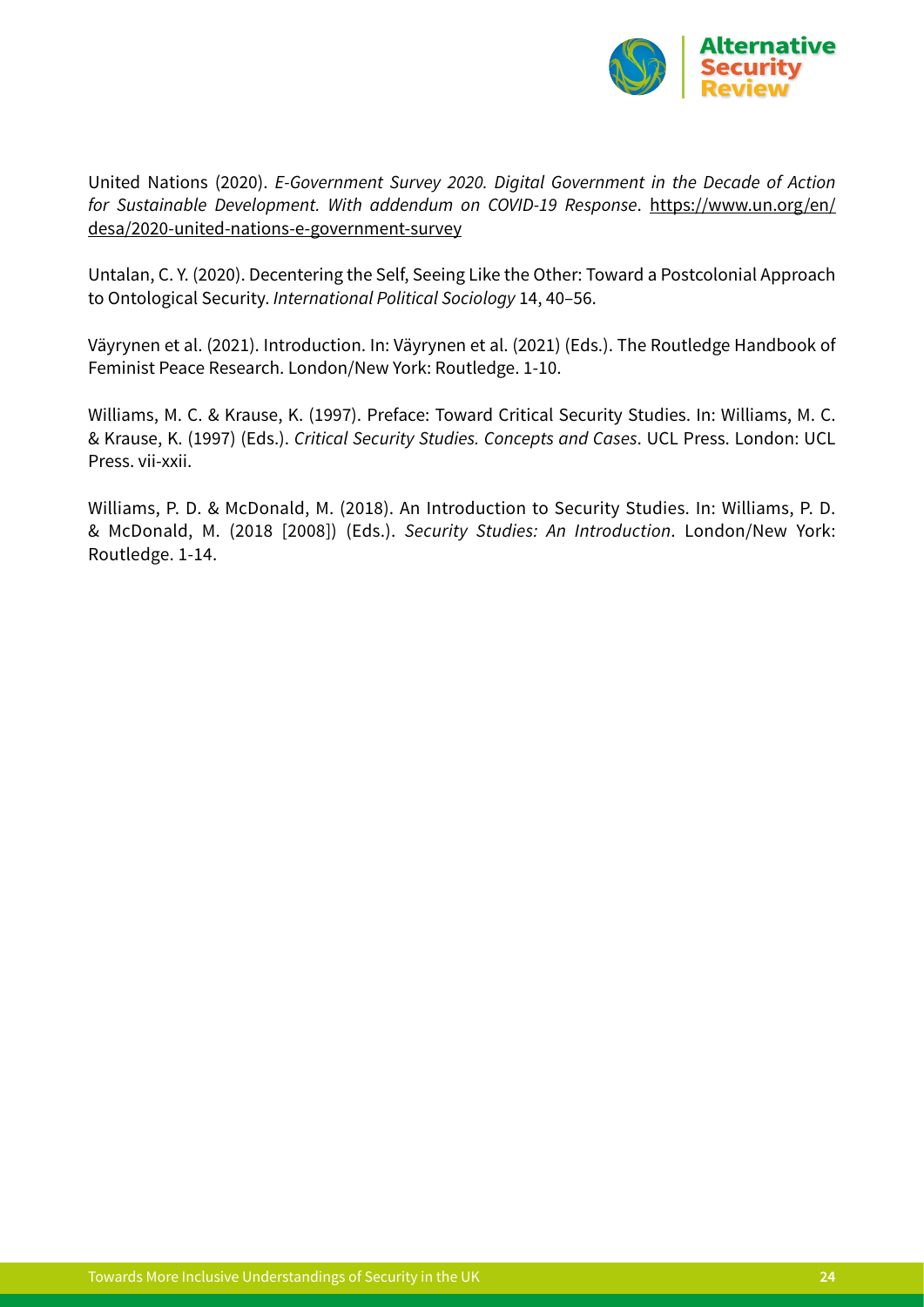

## **Acknowledgements**

Rethinking Security would like to gratefully acknowledge the generous financial support of the Polden Puckham Charitable Foundation, Joseph Rowntree Charitable Trust, Network for Social Change, and the Marmot Charitable Trust.

## **About the Author**

**Zsófia Hacsek** is Research Assistant at the Centre for Trust, Peace and Social Relations (CTPSR), Coventry University. She has contributed to a broad range of topics from the dynamics of protestrelated violence to the enhancement of a more migrant-friendly infrastructure in the West Midlands. She holds an MA in Social and Cultural Anthropology from the University of Vienna and currently works on her doctoral research in CTPSR, in which she examines Coventry women's perceptions of dignity and vulnerability.

#### **About the Alternative Security Review**

The Alternative Security Review is a civil society-led review of the UK's approach to security. It proceeds from principles of human and shared security that prioritise inclusion, equality, accountability and wellbeing at home, as well as a vision of shared global security and a commitment to the ecological security of our planet. Learning from past practice in the UK and other countries, it will incorporate an extensive exercise in surveying public opinion and wide consultation, in order to understand and respond to the UK public's security needs and priorities.

## **About Rethinking Security**

Rethinking Security is a network of UK-based organisations, academics and activists. We work for a just and peaceful world, based on approaches that address the underlying causes of conflict and insecurity. We have a shared concern that the current approach to national security in the UK and beyond often hampers efforts for peace, justice and ecological sustainability. We are committed to building a much richer understanding of what security really means, and of what is required to build sustainable security.

#### **About Coventry University Centre for Trust, Peace and Social Relations**

Drawing on a strong track record of multidisciplinary research in integrated peacebuilding, trust and social and community relations, the Centre for Trust, Peace and Social Relations exemplifies Coventry University's long-standing commitment to research that makes a strong impact on society and on the security and quality of life of ordinary people worldwide.